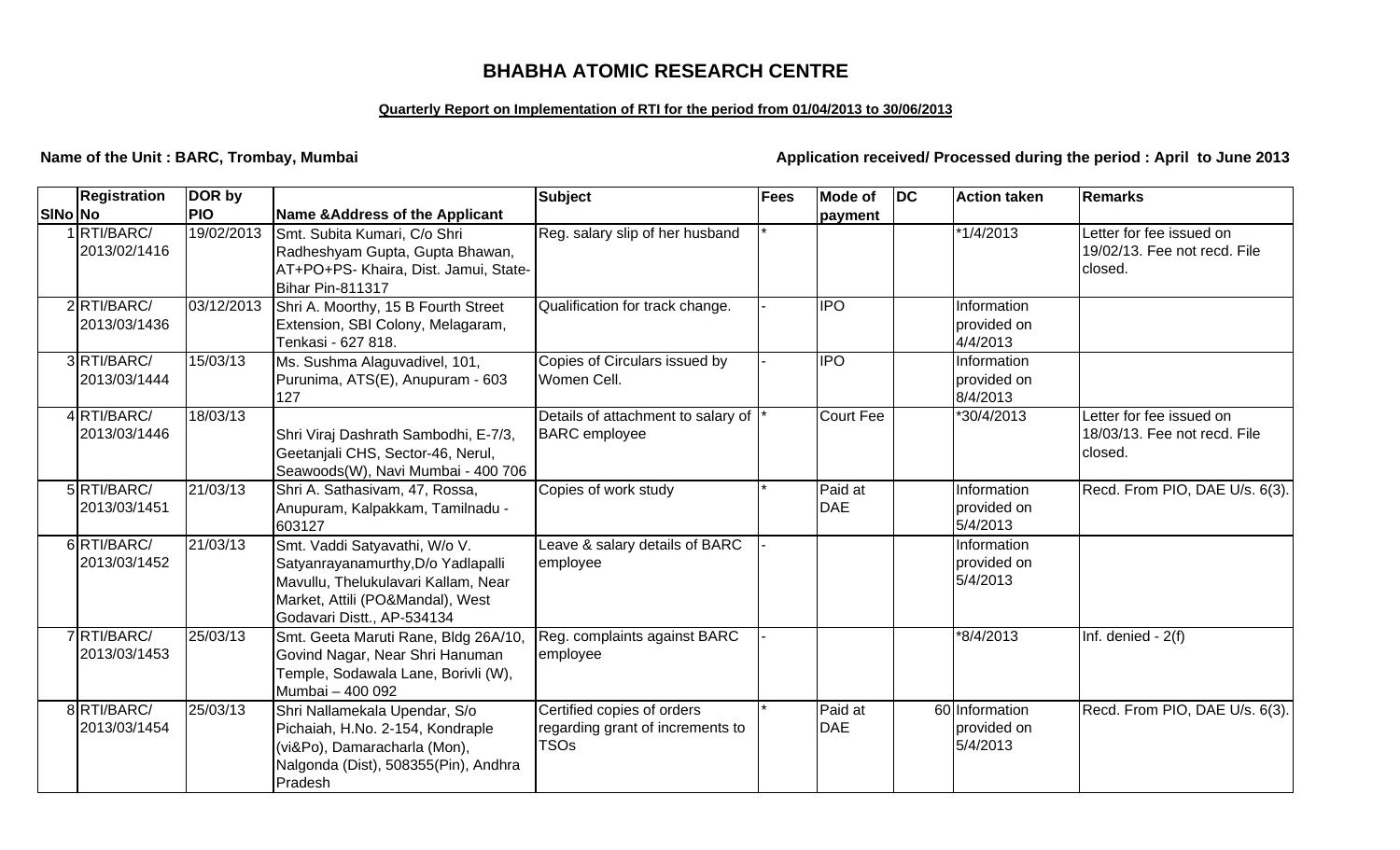|         | <b>Registration</b>          | DOR by     |                                                                                                                                                                       | <b>Subject</b>                                                              | Fees  | Mode of               | $\overline{D}$ | <b>Action taken</b>                          | <b>Remarks</b>                                                                                                                         |
|---------|------------------------------|------------|-----------------------------------------------------------------------------------------------------------------------------------------------------------------------|-----------------------------------------------------------------------------|-------|-----------------------|----------------|----------------------------------------------|----------------------------------------------------------------------------------------------------------------------------------------|
| SINo No |                              | <b>PIO</b> | <b>Name &amp; Address of the Applicant</b>                                                                                                                            |                                                                             |       | payment               |                |                                              |                                                                                                                                        |
|         | 9RTI/BARC/<br>2013/03/1455   | 25/03/13   | Shri Santosh Kumar Mishra, 10,<br>Deepak-A, Anushaktinagar, Mumbai -<br>400 094                                                                                       | Certified copies of Action taken<br>reports                                 |       | Paid at<br><b>DAE</b> |                | Information<br>provided on<br>2/4/2013       | Recd. From PIO, DAE U/s. 6(3).                                                                                                         |
|         | 10 RTI/BARC/<br>2013/03/1456 | 25/03/13   | Ms. V. Vasudevan, No. 31, 5th Avenue, Details of Administrative/<br>DAE Township, Kalpakkam - 603 102                                                                 | Accounts & Auxiliary staff                                                  |       | Paid at<br><b>DAE</b> |                | *26/04/13                                    | Appl. Recd. Thorugh e-mail.<br>Mail for fee sent on 26/03/2013.<br>One copy recd. From PIO, DAE<br>on 19/04/2013. * Denied u/s<br>7(9) |
|         | 11 RTI/BARC/<br>2013/03/1457 | 26/03/13   | Shri Anil Shankar Bhagwat, B-5/1003,<br>Vikas Complex, Castle Mills<br>Compound, L.B.S.Marg, Thane (W) -<br>400 601                                                   | Inf. reg. revision of pension                                               | 10    | <b>IPO</b>            |                | Information<br>provided on<br>3/5/2013       | Fee recd. On 08/04/13                                                                                                                  |
|         | 12 RTI/BARC/<br>2013/03/1458 | 28/03/13   | Shri Mirza Abul Hasan, B-408, Sagar<br>Apartments, Fr. Peter Pereira Road,<br>Sonapur Lane, Behind City Hospital,<br>Kurla (West), Mumbai - 400 070                   | Inf. Reg. BARC employee                                                     | $*10$ | <b>IPO</b>            |                | Information<br>provided on<br>22/04/2013     | Fee recd. On 19/04/2013                                                                                                                |
|         | 13 RTI/BARC/<br>2013/04/1459 | 04/01/2013 | Shri S.A.Ghamre, R/o Room No.-701,<br>Lok Raunak Bldg. No. B/3, Marol<br>Village, Off Marol Maroshi Road,<br>Andheri (E), Mumbai - 400 059                            | Inf. Reg. rule/eligibility for MACP<br>and copies of APAR                   | 10    | Cash                  |                | 150 Information<br>provided on<br>30/04/2013 |                                                                                                                                        |
|         | 14 RTI/BARC/<br>2013/04/1460 | 04/03/2013 | Shri Radha Mohan Choudhary, Type-D.<br>Bldg. No. 41/16, BARC Colony<br>Tarapur, PO-TAPP, Dist. Thane,<br>Maharashtra - 401 504                                        | Information reg. Norms<br>Committee constituted vide DO<br>dated 25/10/2010 |       | Paid at<br>Tarapur    |                | *16/04/13                                    | Recd. u/s. 6(3) from PIO,<br>Tarapur. * Denied - Info. Not<br>available.                                                               |
|         | 15 RTI/BARC/<br>2013/04/1461 | 04/03/2013 | Shri Naresh Kumar, ASO, Security Post Certified copies of notings<br>Dhruva, Security Section, BARC,<br>Trombay, Mumbai - 400 085                                     |                                                                             | 10    | Cash                  |                | 16 Information<br>provided on<br>22/04/13    |                                                                                                                                        |
|         | 16 RTI/BARC/<br>2013/04/1462 | 04/05/2013 | Shri Subhash H. Wakale, Spl.<br>Recovery & Sales Officer, Yashomandir<br>Co-op. Cr. Society, 307, Mahavir<br>Apartment, Pantnagar,<br>Ghatkopar(East), Mumbai-400075. | Bank details of BARC employee 10                                            |       | <b>IPO</b>            |                | Information<br>provided on<br>17/04/13       | Issued in Hindi.                                                                                                                       |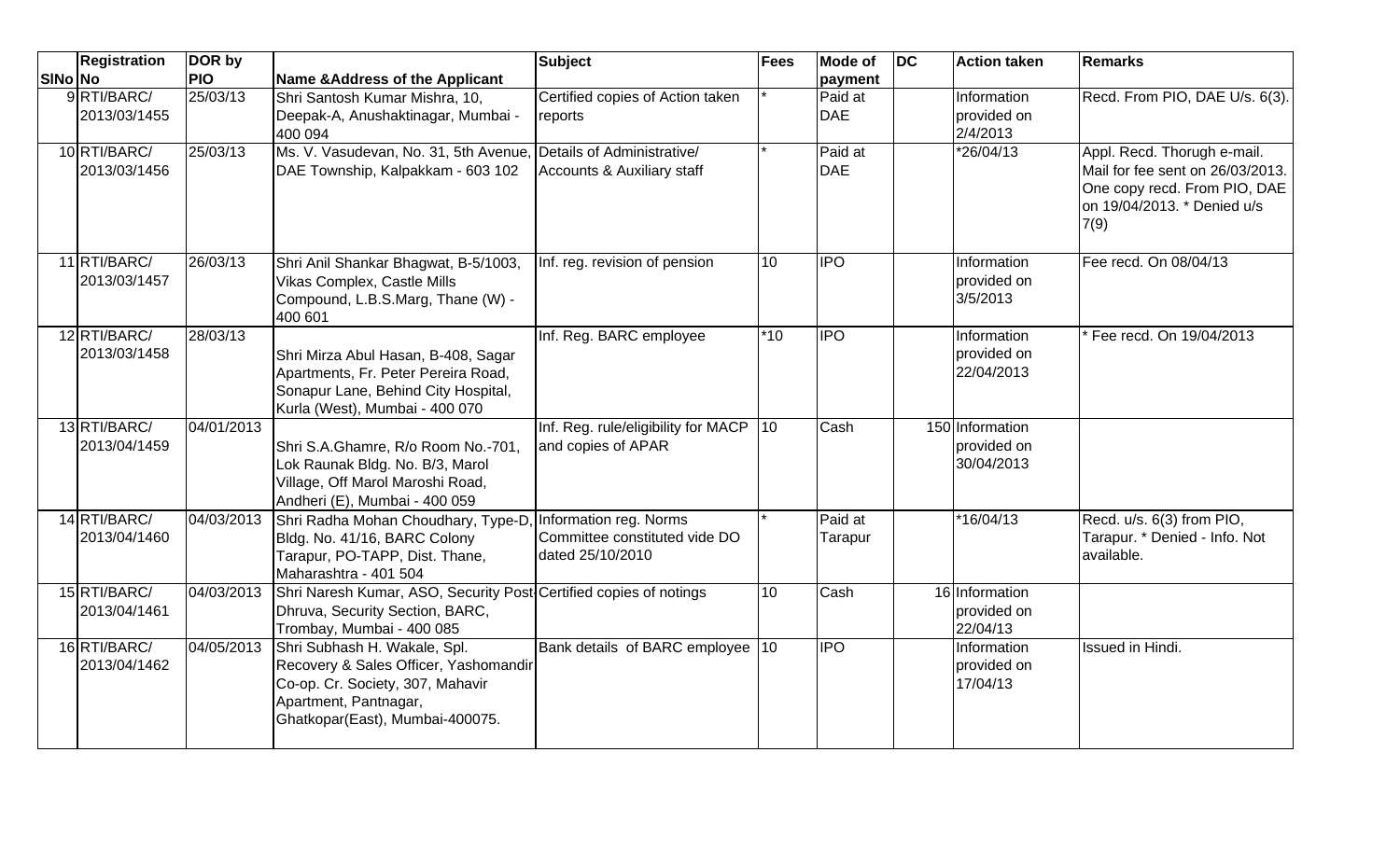|         | <b>Registration</b>          | DOR by     |                                                                                                                                               | <b>Subject</b>                                      | <b>Fees</b>      | <b>Mode of</b>                               | DC | <b>Action taken</b>                        | Remarks                                                                   |
|---------|------------------------------|------------|-----------------------------------------------------------------------------------------------------------------------------------------------|-----------------------------------------------------|------------------|----------------------------------------------|----|--------------------------------------------|---------------------------------------------------------------------------|
| SINo No |                              | <b>PIO</b> | <b>Name &amp; Address of the Applicant</b>                                                                                                    |                                                     |                  | payment                                      |    |                                            |                                                                           |
|         | 17 RTI/BARC/<br>2013/04/1463 | 04/05/2013 | Nishi Upadhyay, B-4-8, Kendriya Vihar, Promotion procedure followed by 10<br>Sector-11, Kharghar, Navi Mumbai, 410 Interview Committee<br>210 |                                                     |                  | <b>IPO</b>                                   |    | Information<br>provided on<br>10/4/2013    |                                                                           |
|         | 18 RTI/BARC/<br>2013/04/1464 | 04/05/2013 | Shri C. Balamurugan, IC No. 7583,<br>INST/KARP, BARC(F), Kalpakkam,<br>Dist. Kanchipuram, Tamilnadu - 603102                                  | Copy of order for DQE etc.                          | 10 <sup>1</sup>  | <b>IPO</b>                                   |    | Information<br>provided on<br>3/5/2013     |                                                                           |
|         | 19 RTI/BARC/<br>2013/04/1465 | 04/05/2013 | Shri C. Balamurugan, IC No. 7583,<br>INST/KARP, BARC(F), Kalpakkam,<br>Dist. Kanchipuram, Tamilnadu - 603102                                  | Inf. About BARC employee                            | $\overline{10}$  | <b>IPO</b>                                   |    | Information<br>provided on<br>1/5/2013     |                                                                           |
|         | 20 RTI/BARC/<br>2013/04/1466 | 04/05/2013 | Mr (Adv) Mahendra N. Sandhyanshiv,<br>B. J. Patel Business Centre, 105,<br>Bharat House Bombay Samachar<br>Marg, Fort, Mumbai - 23            | Inf. About service tax and<br>registration No.      | 10               | $\overline{\overline{\mathsf{P}}\mathsf{O}}$ |    | Information<br>provided on<br>1/5/2013     |                                                                           |
|         | 21 RTI/BARC/<br>2013/04/1467 | 04/08/2013 | Shri Ajay Kumar Mishra, SO/E, IC No.<br>363, PRPD, Kalpakkam                                                                                  | Copies of CR/APAR                                   |                  | Paid at<br>Kalpakka<br>m                     |    | 100 Information<br>provided on<br>19/04/13 | Recd. From PIO, BARC(F),<br>Kalpakkam u/s. 6(3)                           |
|         | 22 RTI/BARC/<br>2013/04/1468 | 04/08/2013 | Shri Jagdish Kumar Dhakad, Type-<br>2/56/K, Anupratap Colony, Post-<br>Bhabhanagar - 323307                                                   | Copies of Oms issued by DAE.                        | 10 <sup>1</sup>  | <b>IPO</b>                                   |    | $*10/04/13$                                | *Trans. u/s 6(3) to CPIO, DAE.                                            |
|         | 23 RTI/BARC/<br>2013/04/1469 | 04/08/2013 | Shri C. Sankarammal, 4/171/12,<br>Sundarnagar, 2nd Street,<br>Muthiahpuram Post, Tuticorin - 628<br>005.                                      | Details of Fire Service staff                       | 10 <sup>10</sup> | <b>iPO</b>                                   |    | Information<br>provided on<br>26/04/13     |                                                                           |
|         | 24 RTI/BARC/<br>2013/04/1470 | 04/08/2013 | Ms. Archana V. Bhavtankar, Opposite<br>KOEL, Bhoite Nagar, Manaji Bag,<br>Kirkee, Pune- 411003                                                | Details of works awarded to a<br>pvt. Firm by BARC. |                  | Court Fee                                    |    | *27/05/2013                                | Recd. Through mail. Mail for<br>appln. *Fee not received. File<br>closed. |
|         | 25 RTI/BARC/<br>2013/04/1471 | 04/09/2013 | Shri Shashi Kant, 12-B, Annapurna,<br>Anushaktinagar, Mumbai - 400 094                                                                        | Details of EETF project                             | 10 <sup>1</sup>  | Cash                                         |    | 4 Information<br>provided on<br>8/5/2013   | DC recd. & documents<br>provided. Insp. Of doucments<br>allowed.          |
|         | 26 RTI/BARC/<br>2013/04/1472 | 04/10/2013 | Shri A. K. Dolas, 502, Shree<br>Maitreekunj CHS, Sail Colony Road,<br>Chembur (E), Mumbai - 400 089                                           | Inf. Reg. appointment of CSO in<br><b>DAE</b>       |                  | Court Fee                                    |    | Information<br>provided on<br>15/05/2013   | Appln.fee received on<br>10/05/2013. Reply issued in<br>Hindi.            |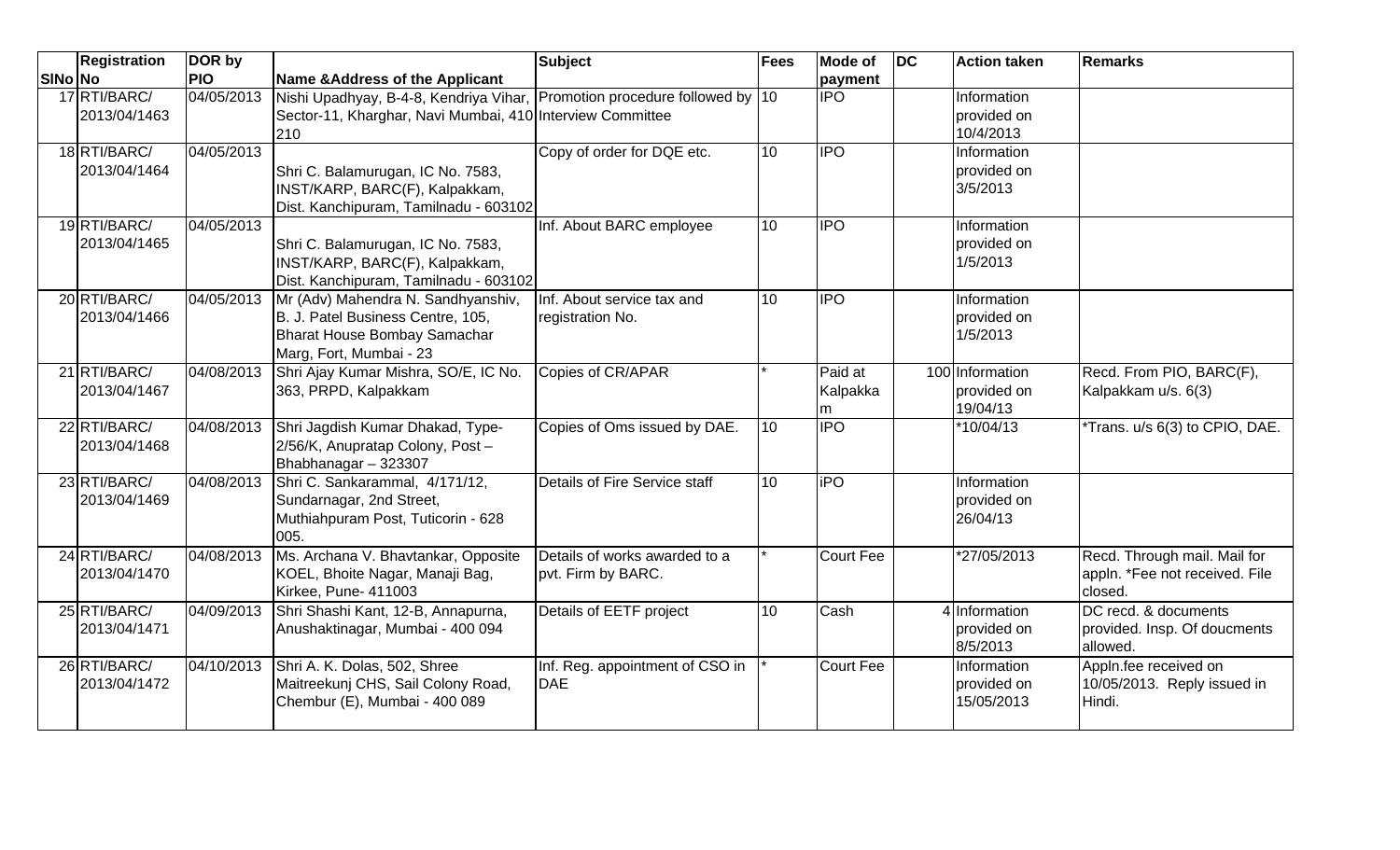|                | <b>Registration</b>          | DOR by     |                                                                                                                                                              | Subject                                                 | <b>Fees</b>     | <b>Mode of</b>     | $\overline{D}$ | <b>Action taken</b>                       | <b>Remarks</b>                                                                                                        |
|----------------|------------------------------|------------|--------------------------------------------------------------------------------------------------------------------------------------------------------------|---------------------------------------------------------|-----------------|--------------------|----------------|-------------------------------------------|-----------------------------------------------------------------------------------------------------------------------|
| <b>SINo No</b> |                              | <b>PIO</b> | <b>Name &amp;Address of the Applicant</b>                                                                                                                    |                                                         |                 | payment            |                |                                           |                                                                                                                       |
|                | 27 RTI/BARC/<br>2013/04/1473 | 15/04/2013 | Shri K. Y. Divedi, Y Diwadi C/o B.L.<br>Sharma, 33-Vishwanath Colony,<br>Behind P&T Colony, Pratapnagar,<br>Chittorgarh, Dist. Chittorgarh (Raj) -<br>312001 | Inf. Reg. DQE                                           | 10              | <b>IPO</b>         |                | Information<br>provided on<br>14/05/13    | Reply issued in Hindi.                                                                                                |
|                | 28 RTI/BARC/<br>2013/04/1474 | 16/04/2013 | Dr. Labani Ghosh, B-23, Ashok Park,<br>Tarsali, Vadodara, Gujrat -<br>390009+D116                                                                            | Inf. Reg. BARC official                                 | $*10$           | <b>IPO</b>         |                | Information<br>provided on<br>3/5/2013    | *Appln. Fee recd. On<br>30/04/2013.                                                                                   |
|                | 29 RTI/BARC/<br>2013/04/1475 | 16/04/2013 | Shri Satish Chand, No. 200' 12th<br>Avenue, DAE Township Kalpakkam -<br>603102                                                                               | Inf. Reg. RTF                                           | 10              | <b>IPO</b>         |                | Information<br>provided on<br>25/04/2013  |                                                                                                                       |
|                | 30 RTI/BARC/<br>2013/04/1476 | 16/04/2013 | Smt. Pradnya G. Nimje, C/o P.G. Lipte, Inf. Reg. BARC employee<br>Plot No. 57, Lane No.5, Bajrang Nagar,<br>Manewada Road, Nagpur - 440027                   |                                                         | 10              | $\overline{IPO}$   |                | Information<br>provided on<br>2/5/2013    |                                                                                                                       |
|                | 31 RTI/BARC/<br>2013/04/1477 | 18/04/2013 | Shri Akarshan Bohidar C/o.Mr.Gopal<br>Ch.Bohidar, Vill. Darlipali, P.O.-Pathaila-<br>768032, Bargarh, Odisha.                                                | Details of ex-employee of DAE.                          |                 |                    |                | *29/05/2013                               | *Application fee not received.<br>File closed on 29/05/2013.                                                          |
|                | 32 RTI/BARC/<br>2013/04/1478 | 18/04/2013 | Shri Radha Mohan Choudhary, Type-D, Recommendations of Norms<br>Bldg. No. 41/16, BARC Colony<br>Tarapur, PO-TAPP, Dist. Thane,<br>Maharashtra - 401 504      | Committee.                                              |                 | Paid at<br>Tarapur |                | 17/05/2013                                | Rec. from PIO, BARC, Tarapur.<br>Point No. 12 transferred to PIO,<br>DAE on                                           |
|                | 33 RTI/BARC/<br>2013/04/1479 | 18/04/2013 | Ms.D. Premakumari, 60-Zerlina,<br>Amaipakkam Township, Anupuram<br>Post, Kanchipuram Distt., Tamil Nadu -<br>603 102.                                        | Copy of order issued by TC/TSC 10<br>reg. APAR grading. |                 | <b>IPO</b>         |                | *02/05/13                                 | Information not provided - 2(f)                                                                                       |
|                | 34 RTI/BARC/<br>2013/04/1480 | 18/04/2013 | Shri G. Venkateswarlu, H. No. 6-117/2, Promotion Norms for SO/D to<br>Teachers Colony, Nagaram,<br>Hyderabad- 500083.                                        | SO/E                                                    | 10              | <b>IPO</b>         |                | 20 Information<br>provided on<br>1/5/2013 | DC recd.on 21/5/13 & doc.<br>Provided.                                                                                |
|                | 35 RTI/BARC/<br>2013/04/1481 | 18/04/2013 | Shri G. Venkateswarlu, H. No. 6-117/2, Recruitment Norms for Diploma<br>Teachers Colony, Nagaram,<br>Hyderabad- 500083.                                      | Holders in Engg.                                        | $\overline{10}$ | <b>IPO</b>         |                | Information<br>provided on<br>17/05/13    |                                                                                                                       |
|                | 36 RTI/BARC/<br>2013/04/1482 | 19/04/2013 | Shri D.G. Juwatkar, CIRUS/RRMD,<br>BARC, Trombay, Mumbai-400085.                                                                                             | Inf. reg. BARC Cr.Society.                              | 10              | Cash               |                | *06/05/13                                 | *Pt.Nos.1 to 11 trd.u/s 6(3) to<br>PIO, Co-op. Societies on 6/5/13.<br>Info. Provided for pt. No. 12 on<br>17/5/2013. |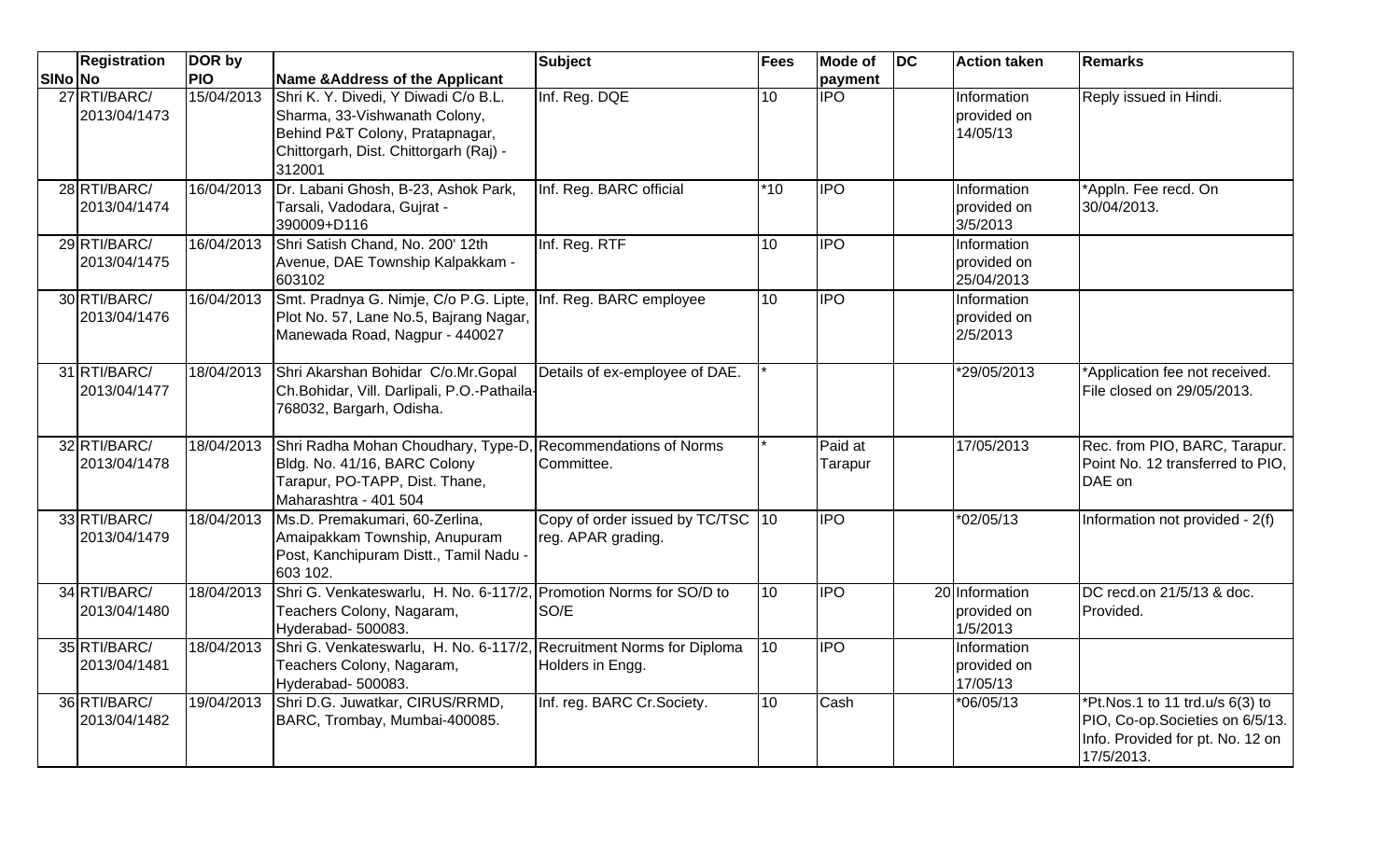|         | <b>Registration</b>          | DOR by     |                                                                                                                                                            | <b>Subject</b>                                                                   | Fees            | <b>Mode of</b>                      | $\overline{D}C$ | <b>Action taken</b>                         | <b>Remarks</b>                                                                 |
|---------|------------------------------|------------|------------------------------------------------------------------------------------------------------------------------------------------------------------|----------------------------------------------------------------------------------|-----------------|-------------------------------------|-----------------|---------------------------------------------|--------------------------------------------------------------------------------|
| SINo No |                              | <b>PIO</b> | Name & Address of the Applicant                                                                                                                            |                                                                                  |                 | payment                             |                 |                                             |                                                                                |
|         | 37 RTI/BARC/<br>2013/04/1483 | 19/04/2013 | Shri D.G. Juwatkar, CIRUS/RRMD,<br>BARC, Trombay, Mumbai-400085.                                                                                           | Inf. reg. action taken on his<br>letters and copy of inquiry report              | 10              | Cash                                |                 | Information<br>provided on<br>14/05/13      |                                                                                |
|         | 38 RTI/BARC/<br>2013/04/1484 | 22/04/2013 | Shri Nitin S. Padelkar, T/D, AFFF,<br>BARC, Tarapur Complex, PO-Ghivali,<br>Distt. Thane-401 502.                                                          | Details of direct recruits for the<br>post of T/B                                |                 | Paid at<br>Tarapur                  |                 | Information<br>provided on<br>20/05/2013    | Recd. u/s 6(3) of RTI Act from<br>PIO, BARC, Tarapur                           |
|         | 39 RTI/BARC/<br>2013/04/1485 | 22/04/2013 | Shri Gaya Prasad Sonkar, Police Line<br>Karodiya, Sultanpur, Uttar Pradesh -<br>228001                                                                     | Details of sanctioned/vacant Post                                                |                 | Paid at<br><b>DAE</b>               |                 | Information<br>provided on<br>15/05/2013    | Recd. u/s 6(3) from PIO, DAE<br>Issued in Hindi.                               |
|         | 40 RTI/BARC/<br>2013/04/1486 | 22/04/2013 | Shri Ravichandiran A., S/o Arumugam,<br>Venganur-Post, Veppanthattai-TK,<br>Perambalur-DT, TN-621116                                                       | Inf. Reg. rules for granting<br>increments on initial appointment                |                 | Paid at<br><b>DAE</b>               |                 | Information<br>provided on<br>21/05/2013    | Recd. u/s 6(3) from PIO, DAE                                                   |
|         | 41 RTI/BARC/<br>2013/04/1487 | 22/04/2013 | Shri B. S. Rawat, C 26/4, RRCAT<br>Colony, Indore-452 013                                                                                                  | Inf. Reg promotion norms                                                         |                 | Paid at<br><b>DAE</b>               |                 | Information<br>provided on<br>3/5/2013      | Recd. u/s 6(3) from PIO, DAE                                                   |
|         | 42 RTI/BARC/<br>2013/04/1488 | 23/04/2013 | Shri V. D. Sharma, E-33, RRCAT,<br>Colony, PO: CAT, Indore - 452013                                                                                        | Details of IPR of BARC employee                                                  |                 | $\overline{P}$ aid at<br><b>DAE</b> |                 | *22/05/2013                                 | Recd. u/s 6(3) from PIO, DAE<br>*Denied u/s. 8(1)(j)                           |
|         | 43 RTI/BARC/<br>2013/04/1489 | 30/04/2013 | Shri Rajat More, House No. 22,<br>Santiram Das Road, Rehabari,<br>Guwahati - 781008                                                                        | Inf. Reg. safety aspects followed<br>in the operation of Nuclear power<br>plants |                 | Paid at<br><b>DAE</b>               |                 | *03/05/13                                   | Recd. u/s 6(3) from PIO, DAE<br>*Transferred u/s 6(3) to CPIO,<br><b>NPCIL</b> |
|         | 44 RTI/BARC/<br>2013/04/1490 | 30/04/2013 | Smt. Laxmibai Kisan Kamble, B-8,<br>Sahjeevan, Mahatma Phule Road,<br>Gandhi Chowk, Naigaon, Dadar (E),<br>Mumbai - 400 014                                | Details of ex-employee of BARC                                                   |                 | <b>Court Fee</b>                    |                 | *11/6/2013                                  | *File Closed. Fee not recd.                                                    |
|         | 45 RTI/BARC/<br>2013/05/1491 |            | 05/01/2013 Shri M. Elengeswaran, 60 Zerlina,<br>Amaipakkam Township, Anupuram<br>Post - 603 127 Thirukalkundram Taluk,<br>Kancheepuram District, TamilNadu | Inf. Reg. APAR grading<br>nomenclature                                           | 20              | <b>IPO</b>                          |                 | Information<br>provided on<br>7/5/2013      |                                                                                |
|         | 46 RTI/BARC/<br>2013/05/1492 |            | 05/01/2013 Shri M. Elengeswaran, 60 Zerlina,<br>Amaipakkam Township, Anupuram<br>Post - 603 127 Thirukalkundram Taluk,<br>Kancheepuram District, TamilNadu | Copies of TC/TSC order<br>regarding ACR/APAR                                     | 20              | <b>IPO</b>                          |                 | 60 Information<br>provided on<br>9/5/2013   | DC received & doc. Provided.                                                   |
|         | 47 RTI/BARC/<br>2013/05/1493 |            | 05/01/2013 Shri Rajendra Madgaonkar, TMS,<br>BARC, Trombay - 400 085                                                                                       | Inf. Reg. BARC officials                                                         | 10 <sup>1</sup> | Cash                                |                 | 10 Information<br>provided on<br>28/05/2013 |                                                                                |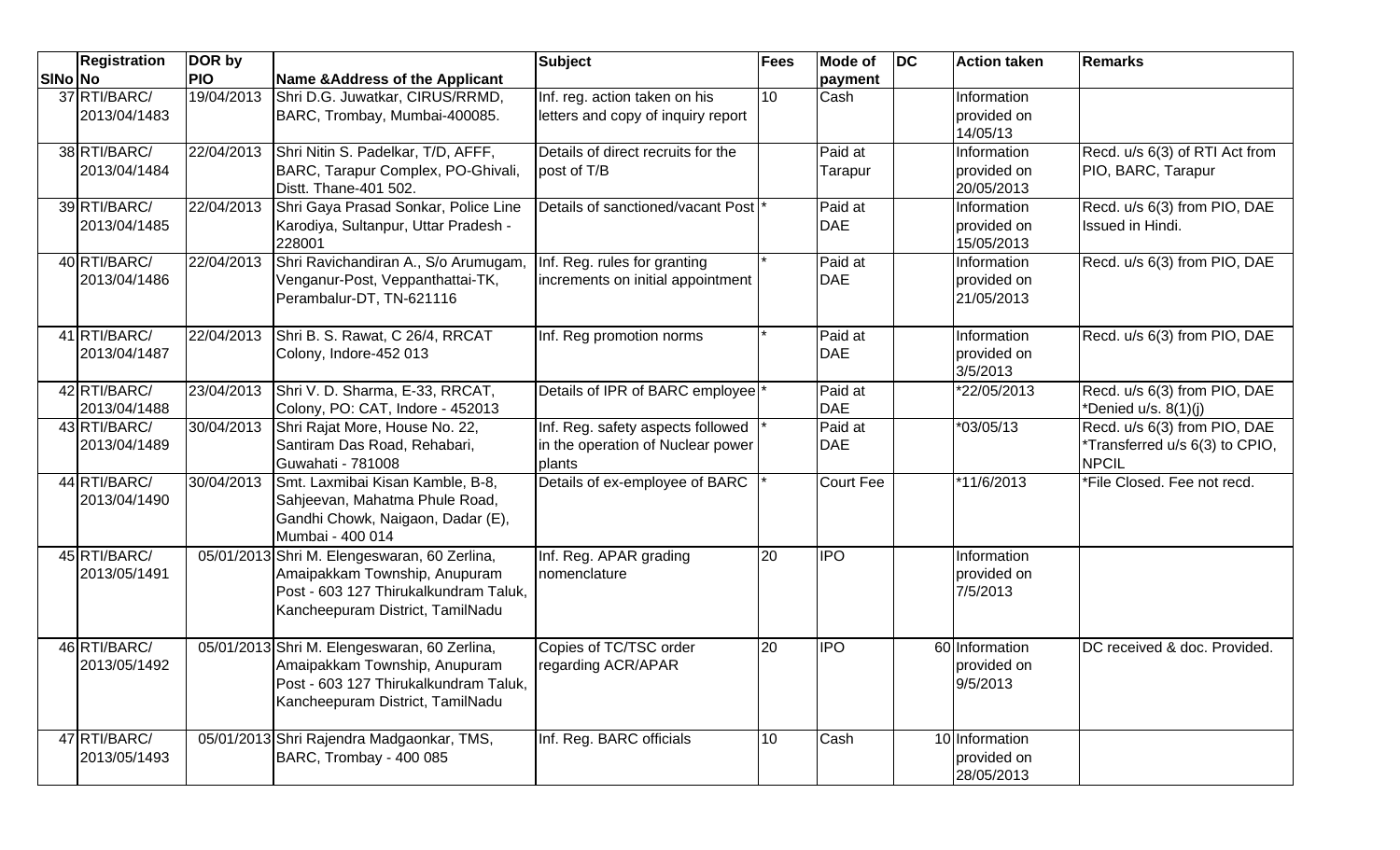|         | <b>Registration</b>          | DOR by     |                                                                                                                                           | <b>Subject</b>                                                                    | <b>Fees</b>     | <b>Mode of</b>                       | $\overline{D}C$ | <b>Action taken</b>                         | <b>Remarks</b>                                              |
|---------|------------------------------|------------|-------------------------------------------------------------------------------------------------------------------------------------------|-----------------------------------------------------------------------------------|-----------------|--------------------------------------|-----------------|---------------------------------------------|-------------------------------------------------------------|
| SINo No |                              | <b>PIO</b> | Name & Address of the Applicant                                                                                                           |                                                                                   |                 | payment                              |                 |                                             |                                                             |
|         | 48 RTI/BARC/<br>2013/05/1494 |            | 05/01/2013 Shri K. K. Prasad Babu, Flat No. 303,<br>Jupally Arcade, ECIL Post, Hyderabad<br>62                                            | Promotion details of employees<br>promoted from SA to SO                          |                 | Paid at<br><b>DAE</b>                |                 | *08/05/2013                                 | recd. u/s 6(3) from CPIO, DAE.<br>*denied u/s 7(9)          |
|         | 49 RTI/BARC/<br>2013/05/1495 |            | 05/01/2013 Shri Uday M. Aryamane, A-502, 5th<br>Floor, Heera Complex CHS Ltd.,<br>Ambika Nagar, Jogeshwari - East,<br>Mumbai - 400 060    | Inf. Relating to integration of<br>Despatch Riders with Drivers in<br><b>BARC</b> | $*10$           | $\overline{\overline{\mathsf{IPO}}}$ |                 | 18 Information<br>provided on<br>29/05/2013 | Fee received on 14/05/2013.<br>DC received & doc. Provided. |
|         | 50 RTI/BARC/<br>2013/05/1496 |            | 05/02/2013 Shri Shelendra Kumar Singh, SA/E,<br>EE&I, FRD/PP, BARC, Trombay,<br>Mumbai - 400 085                                          | Rules/guidelines related to giving 10<br>permission for AQ&HQ                     |                 | Cash                                 |                 | 20 Information<br>provided on<br>29/05/2013 | DC received & doc. Provided.                                |
|         | 51 RTI/BARC/<br>2013/05/1497 |            | 05/02/2013 Shri Shelendra Kumar Singh, SA/E,<br>EE&I, FRD/PP, BARC, Trombay,<br>Mumbai - 400 085                                          | Agenda/minutes of Group Board<br>meeting                                          | $ 10\rangle$    | Cash                                 |                 | *29/05/2013                                 | *Inf.denied $8(i)(j)$                                       |
|         | 52 RTI/BARC/<br>2013/05/1498 |            | 05/02/2013 Shri Shelendra Kumar Singh, SA/E,<br>EE&I, FRD/PP, BARC, Trombay,<br>Mumbai - 400 085                                          | Details of permissions for AQ<br>recd. from 2008-2012                             | 10 <sup>1</sup> | Cash                                 |                 | *08/05/2013                                 | Inf.denied u/s 7(9)                                         |
|         | 53 RTI/BARC/<br>2013/05/1499 |            | 05/02/2013 Smt. Priya Gunaji Gaonkar, RRMD,<br><b>CIRUS, BARC</b>                                                                         | Document related to complain<br>letter dated 8/10/12 to Director,<br><b>BARC.</b> | 10 <sup>1</sup> | Cash                                 |                 | Information<br>provided on<br>30/05/2013    |                                                             |
| 54      | RTI/BARC/<br>2013/05/1500    |            | 05/02/2013 Smt. Priya Gunaji Gaonkar, RRMD,<br><b>CIRUS, BARC</b>                                                                         | Document related to complain<br>letter dated 20/3/12.                             | 10              | Cash                                 |                 | Information<br>provided on<br>30/05/2013    |                                                             |
|         | 55 RTI/BARC/<br>2013/05/1501 |            | 05/03/2013 Smt. Valsala S. Nair, C-27, Sanchi,<br>Anushakti nagar, Mumbai - 400094.                                                       | Copy of Investigation Report                                                      | 10              | <b>IPO</b>                           |                 | Information<br>provided on<br>22/05/2013    |                                                             |
|         | 56 RTI/BARC/<br>2013/05/1502 |            | 05/06/2013 Shri Radha Mohan Choudhary, Type-D,<br>Bldg. No. 41/16, BARC Colony<br>Tarapur, PO-TAPP, Dist. Thane,<br>Maharashtra - 401 504 | Details of SA & SO resigned,<br>information reg. Norms<br>Committee.              |                 | Paid at<br>Tarapur                   |                 | Information<br>provided on<br>30/05/2013    | Recd. u/s 6(3) from PIO,<br>BARC(T).                        |
|         | 57 RTI/BARC/<br>2013/05/1503 |            | 05/08/2013 Shri Sharad Pente, H-103, Rail Vihar,<br>Sector-4, Kharghar, Navi Mumbai-410<br>210.                                           | Leave/LTC /promotion/CR record 10<br>of self                                      |                 | <b>IPO</b>                           |                 | 290 Information<br>provided on<br>3/6/2013  | DC recd. & documents<br>provided.                           |
|         | 58 RTI/BARC/<br>2013/05/1504 |            | 05/09/2013 Smt. Puja Suman, Room No.14,<br>Engineer's Hostel(D.S.), DVC Area-3,<br>Maithon, Dhanbad-828207.                               | Details reg. employment of Shri<br>Kaushal Kishor.                                | 10              | <b>IPO</b>                           |                 | Information<br>provided on<br>30/05/2013    |                                                             |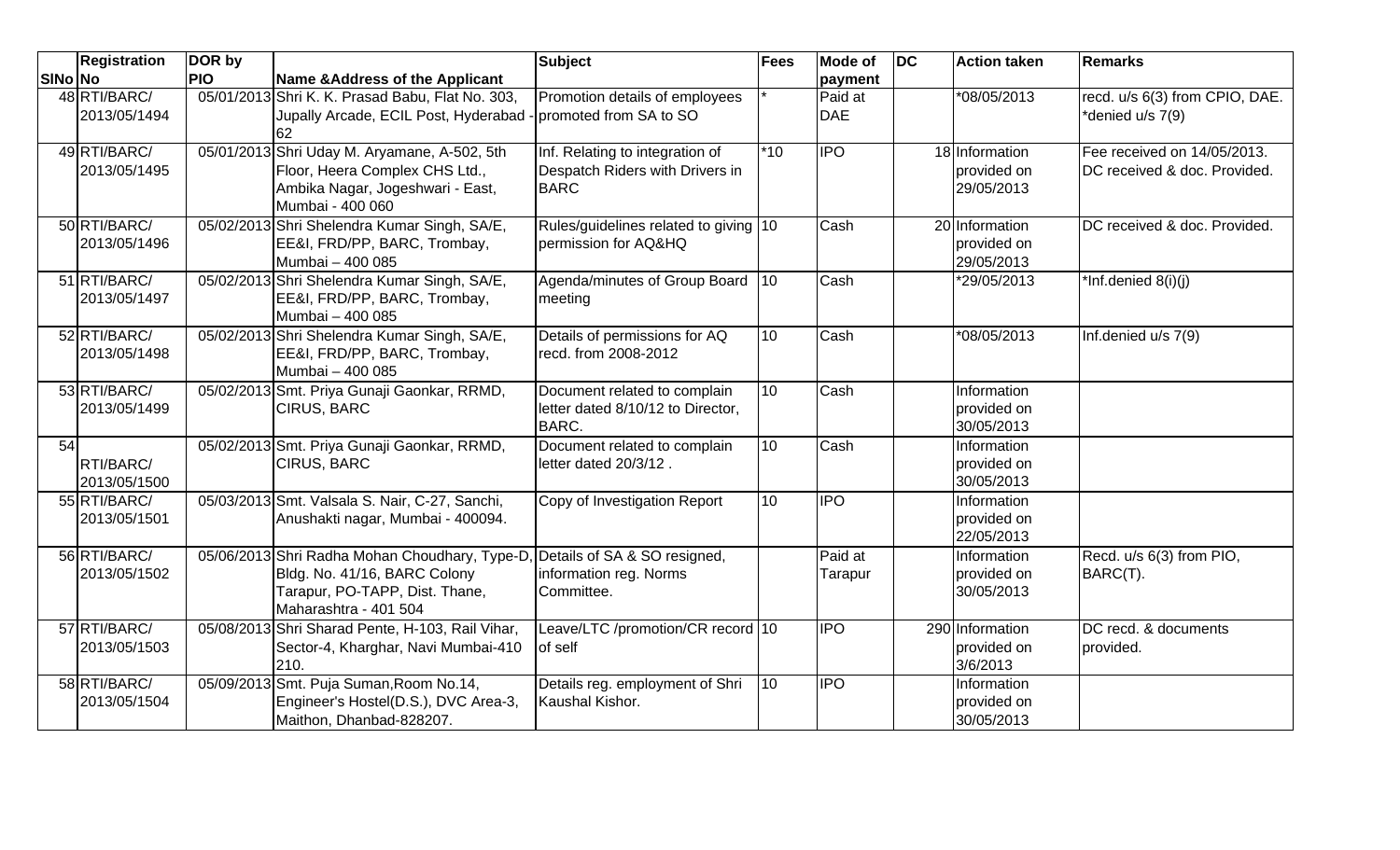|                | <b>Registration</b>          | DOR by     |                                                                                                                                      | <b>Subject</b>                                              | <b>Fees</b>     | <b>Mode of</b>                            | $\overline{D}C$ | <b>Action taken</b>                        | <b>Remarks</b>                                                                                              |
|----------------|------------------------------|------------|--------------------------------------------------------------------------------------------------------------------------------------|-------------------------------------------------------------|-----------------|-------------------------------------------|-----------------|--------------------------------------------|-------------------------------------------------------------------------------------------------------------|
| <b>SINO NO</b> |                              | <b>PIO</b> | Name & Address of the Applicant                                                                                                      |                                                             |                 | payment                                   |                 |                                            |                                                                                                             |
|                | 59 RTI/BARC/<br>2013/05/1505 |            | 05/10/2013 Shri M.P. Sankaran, 1/6, JN-4 Type<br>Apartments, Opp. Sainath High School, SO/F<br>Sector -9, Vashi Navi Mumbai-400 703. | Inf. Reg. promotion from SO/E to                            |                 | Paid at<br><b>DAE</b>                     |                 | Information<br>provided on<br>27/05/13     | Recd. u/s6(3) from APIO, DAE.                                                                               |
|                | 60 RTI/BARC/<br>2013/05/1506 | 13/05/2013 | Shri Kunal M. Birwadkar, AUMP, UED,<br>South Site, BARC, Trombay, Mumbai-<br>400085.                                                 | Marks obtained in DQE-2012 &<br>copy of answer sheet        | 10              | Cash                                      |                 | Information<br>provided on<br>11/6/2013    |                                                                                                             |
|                | 61 RTI/BARC/<br>2013/05/1507 | 13/05/2013 | Shri Kunal M. Birwadkar, AUMP, UED,<br>South Site, BARC, Trombay, Mumbai-<br>400085.                                                 | Addnl. Qualification for DQE                                | 10 <sup>1</sup> | Cash                                      |                 | 18 Information<br>provided on<br>10/6/2013 | DC recd. & documents<br>provided.                                                                           |
|                | 62 RTI/BARC/<br>2013/05/1508 | 14/05/2013 | Shri N. Veerabahu, EISD, South Site,<br>BARC, Trombay, Mumbai-400085.                                                                | Details of officers given notice of 10<br>VR.               |                 | Cash                                      |                 | *23/5/13                                   | *Denied u/s8(1)(j)                                                                                          |
|                | 63 RTI/BARC/<br>2013/05/1509 | 15/05/2013 | Dr. N.M. Gupta, B-1203, GUNINA,<br>Sector 16A, Sanpada, Navi Mumbai-<br>400 705.                                                     | Rule for benefit of Spl. Pay for<br>pension                 | $*10$           | <b>IPO</b>                                |                 | Information<br>provided on<br>19/06/2013   | Fee recd. On 31/05/2013.                                                                                    |
|                | 64 RTI/BARC/<br>2013/05/1510 | 16/05/2013 | Shri V B Chandran, Stenographer Gr-1<br>DHRUVA, BARC, Trombay, Mumbai-<br>400085                                                     | Documents related to GPF/CPF                                | 10              | <b>IPO</b>                                |                 | Information<br>provided on<br>6/6/2013     |                                                                                                             |
|                | 65 RTI/BARC/<br>2013/05/1511 | 17/05/2013 | Shri Dashrath K. Patil, Patil Niwas,<br>Kharigaon(Pakhadi), Kalwa, Distt.<br>Thane                                                   | Land acquired in Thane Distt.<br>For industrial activities. |                 | Paid at<br>Collector<br>Office,<br>Thane. |                 | Information<br>provided on<br>4/6/2013     | Received u/s 6(3 from PIO,<br>Distt. Collectorate, Thane. Trd.<br>To PIOs, NPCIL & BARC(T)<br>on21.5.13.    |
|                | 66 RTI/BARC/<br>2013/05/1512 | 17/05/2013 | Shri Dashrath K. Patil, Patil Niwas,<br>Kharigaon (Pakhadi), Kalwa, Distt.<br>Thane                                                  | Surrender of land acquired for<br>industrial activities.    |                 | Paid at<br>Collector<br>Office,<br>Than   |                 | Information<br>provided on<br>4/6/2013     | Received u/s 6(3 from PIO,<br>Distt. Collectorate, Thane.Trd.<br>To PIOs, NPCIL & BARC(T).on<br>$21/5/13$ . |
|                | 67 RTI/BARC/<br>2013/05/1513 | 17/05/2013 | Shri Rakesh K. Singh, SO/F, PPCS,<br>RRDPD, R. No.93, Dhruva Complex,<br>BARC, Trombay, Mumbai-400085.                               | Status of his application.                                  | 10              | Cash                                      |                 | Information<br>provided on<br>10/6/2013    |                                                                                                             |
|                | 68 RTI/BARC/<br>2013/05/1514 | 17/05/2013 | Shri Rakesh K. Singh, SO/F, PPCS,<br>RRDPD, R. No.93, Dhruva Complex,<br>BARC, Trombay, Mumbai-400085.                               | Status of his representation to<br>Director, BARC.          | 10              | Cash                                      |                 | Information<br>provided on<br>13/06/2013   |                                                                                                             |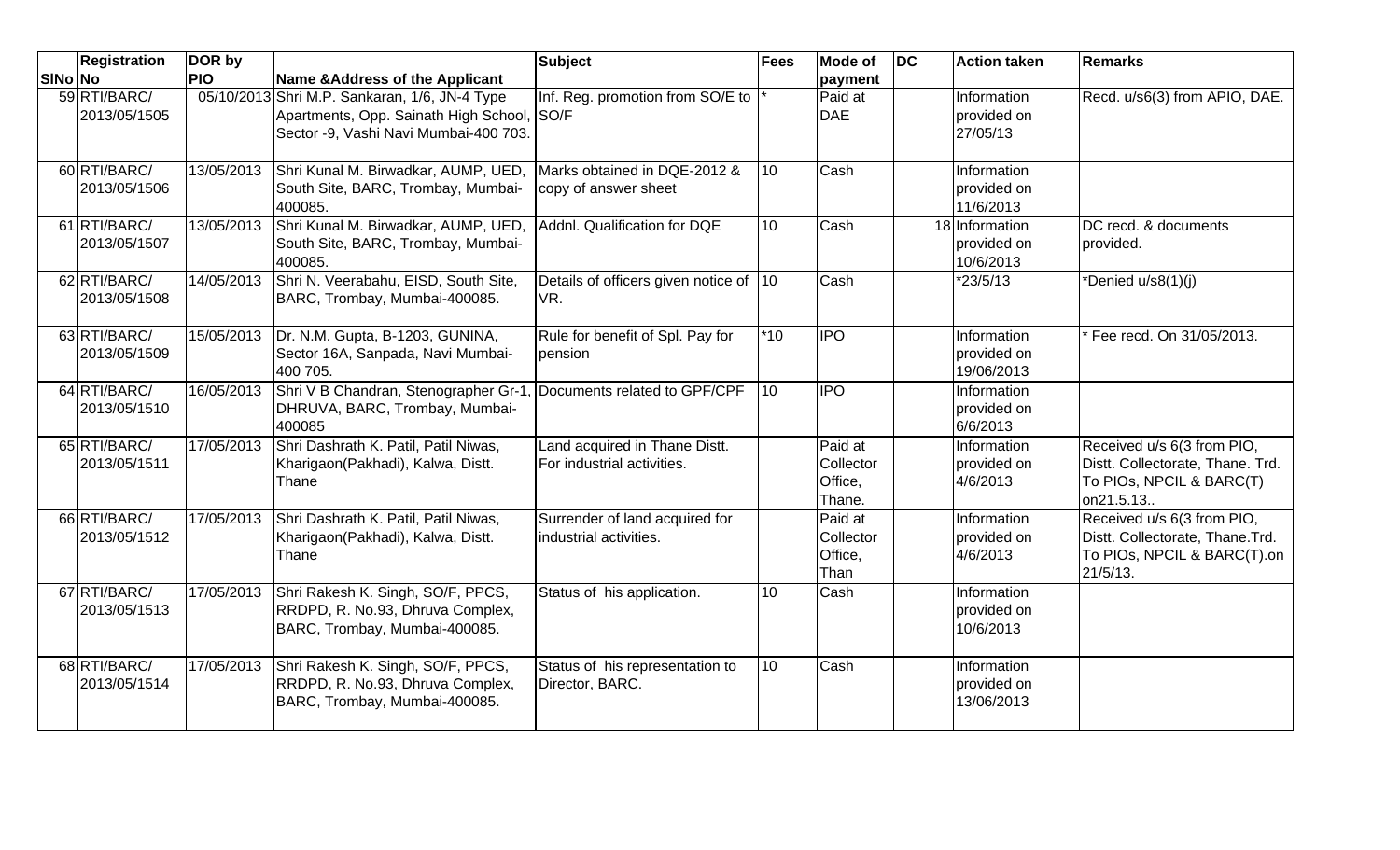|              | <b>Registration</b> | DOR by     |                                                                                                                                                       | <b>Subject</b>                                                                         | Fees | Mode of               | $\overline{D}$ | <b>Action taken</b>                          | <b>Remarks</b>                                                   |
|--------------|---------------------|------------|-------------------------------------------------------------------------------------------------------------------------------------------------------|----------------------------------------------------------------------------------------|------|-----------------------|----------------|----------------------------------------------|------------------------------------------------------------------|
| SINo No      |                     | <b>PIO</b> | <b>Name &amp;Address of the Applicant</b>                                                                                                             |                                                                                        |      | payment               |                |                                              |                                                                  |
| 69 RTI/BARC/ | 2013/05/1515        | 17/05/2013 | Shri Rakesh K. Singh, SO/F, PPCS,<br>RRDPD, R. No.93, Dhruva Complex,<br>BARC, Trombay, Mumbai-400085.                                                | Copies of his ACRs/APARs.                                                              | 10   | Cash                  |                | 326 Information<br>provided on<br>4/6/2013   | DC recd. & documents<br>provided.                                |
| 70 RTI/BARC/ | 2013/05/1516        | 17/05/2013 | Shri Atul Malik, B1-504, Akashnidhi<br>Apt, Times of India Road, Satelite,<br>Ahmedabad, PIN-380051                                                   | CR report from Sept. 2002 to<br>August 2005.                                           |      | Paid at<br><b>DAE</b> |                | 36 Information<br>provided on<br>13/06/2013  | Recd. u/s6(3) from PIO, DAE<br>DC recd. & documents<br>provided. |
| 71 RTI/BARC/ | 2013/05/1517        | 17/05/2013 | Shri Atul Malik, B1-504, Akashnidhi<br>Apt, Times of India Road, Satelite,<br>Ahmedabad, PIN-380051.                                                  | <b>Details of Scientific Officers</b><br>recruited through OCEP & in<br>service.       |      | Paid at<br><b>DAE</b> |                | Information<br>provided on<br>11/6/2013      | Recd. u/s6(3) from PIO, DAE                                      |
| 72 RTI/BARC/ | 2013/05/1518        | 20/5/2013  | Shri D.G. Juwatkar, CIRUS/RRMD,<br>BARC, Trombay, Mumbai-400085.                                                                                      | Details of officials authorised to<br>investigate the cases of<br>violationof A.E.Act. | 10   | Cash                  |                | 2 Information<br>provided on<br>29/05/2013   |                                                                  |
| 73 RTI/BARC/ | 2013/05/1519        | 21/05/2013 | Shri Tapan K. Mahapatra, C/0.S.K.<br>Bera, 11 No. Panchanantala Byelane,<br>Post Belgharia, Kolkata - 700 056.                                        | Soecuak dusoebsuib rykes                                                               | 10   | <b>IPO</b>            |                | Information<br>provided on<br>5/6/2013       | Trd Point No. 6 to 9 & 13 to<br>PIO, VECC on 24/5/13.            |
| 74 RTI/BARC/ | 2013/05/1520        | 21/05/2013 | Shri R.K. Pandey, Advocate, 440-441,<br>DDA Flat, Prahaladpur, Suraj Kund<br>Road, New Delhi-100044                                                   | Information reg. Hindi Translator 10<br>post.                                          |      | <b>IPO</b>            |                | $\sqrt[3]{24/05/2013}$                       | Transferred to PIO, NPCIL.                                       |
| 75 RTI/BARC/ | 2013/05/1521        | 21/05/2013 | Shri K.M. Somkuwar, 301, Suman<br>Arcade, Plot No.D-23, Sector-20, Nerul<br>(W), Navi Mumbai-400 706.                                                 | Details of Steno.II recruitted<br>during 2009-11.                                      | 10   | <b>IPO</b>            |                | Information<br>provided on<br>18/06/2013     |                                                                  |
| 76 RTI/BARC/ | 2013/05/1522        | 21/05/2013 | Shri Ranjeet Kumar, S/o. Dinesh<br>Prasad Gupta, At & Post-Paroo, In front BARC Trg. School<br>of Gandak Project, Distt. Muzaffarpur,<br>Bihar-843112 | Recruitment of Engineers to                                                            | 10   | <b>IPO</b>            |                | Information<br>provided on<br>10/6/2013      |                                                                  |
| 77 RTI/BARC/ | 2013/05/1523        | 21/05/2013 | Shri M.C. Goel, 33-Venkatgiri,<br>Anushakti Nagar, Mumbai-400094.                                                                                     | Assessment sheet of APAR                                                               | 10   | Cash                  |                | Information<br>provided on<br>5/6/2013       |                                                                  |
| 78 RTI/BARC/ | 2013/05/1524        | 23/05/2013 | Shri Sanjeev Bharti, Room No.21, FACT Recruitment for OCES/DGFS-<br>House, FACT Ltd., Ernakulam, Kochi-<br>683 501.                                   | 2013.                                                                                  | 10   | <b>IPO</b>            |                | Information<br>provided on<br>11/06/2013     |                                                                  |
| 79 RTI/BARC/ | 2013/05/1525        | 23/05/2013 | Shri A. Acharya, SO/F, TDD,<br>BARC.Trombay, Mumbai-400085.                                                                                           | Copies of ACRS/APARs of self                                                           | 10   | Cash                  |                | 380 Information<br>provided on<br>19/06/2013 | DC recd. & documents<br>provided.                                |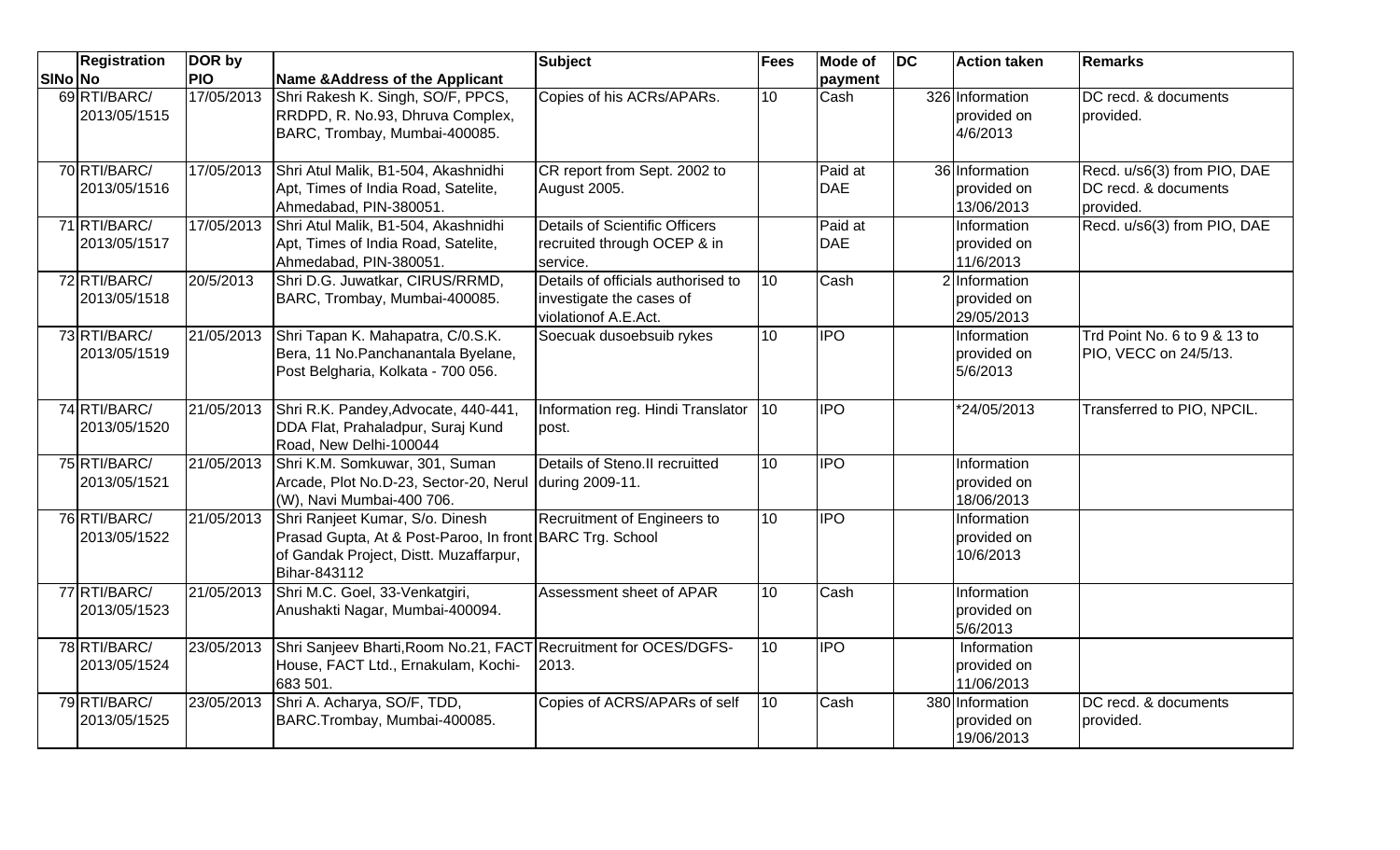|         | <b>Registration</b>          | DOR by     |                                                                                                                                                 | <b>Subject</b>                                     | <b>Fees</b>      | <b>Mode of</b>         | <b>DC</b> | <b>Action taken</b>                      | <b>Remarks</b>                                                    |
|---------|------------------------------|------------|-------------------------------------------------------------------------------------------------------------------------------------------------|----------------------------------------------------|------------------|------------------------|-----------|------------------------------------------|-------------------------------------------------------------------|
| SINo No |                              | <b>PIO</b> | <b>Name &amp; Address of the Applicant</b>                                                                                                      |                                                    |                  | payment                |           |                                          |                                                                   |
|         | 80 RTI/BARC/<br>2013/05/1526 | 23/05/2013 | Shri Himanshu Sharma, S/o.Devendra<br>Sharma, A-14(A), Budh Vihar, Alwar,<br>Rajasthan-301001.                                                  | Marks secured in OCES-DGFS<br>2013 & cut off marks | 10 <sup>10</sup> | <b>IPO</b>             |           | Information<br>provided on<br>10/6/2013  |                                                                   |
|         | 81 RTI/BARC/<br>2013/05/1527 | 24/05/2013 | Shri Rishabh Rastogi, F-2, Plot No.2,<br>Manvaytan, Arun Vihar, Sector 37,<br>NOIDA-201301, U.P.                                                | Marks secured in OCES-DGFS<br>2013                 | 10               | <b>IPO</b>             |           | Information<br>provided on<br>10/6/2013  |                                                                   |
|         | 82 RTI/BARC/<br>2013/05/1528 | 24/05/2013 | Shri Ganesh Anand, Plot No.2,<br>Manvaytan, Arun Vihar, Sec.37, NOIDA-2013<br>201301, UP                                                        | Marks secured in OCES-DGFS                         | 10 <sup>1</sup>  | <b>IPO</b>             |           | Information<br>provided on<br>10/6/2013  |                                                                   |
|         | 83 RTI/BARC/<br>2013/05/1529 | 24/05/2013 | Smt. Surekha P. Dhananjay, C/o.<br>Uttamrao B. Talware, Aradhan Coop.<br>Society, A/204, Plot No.3, Sector -6,<br>Sanpada, Navi Mumbai-400 705. | Pension, address details of<br>BARC employee.      |                  |                        |           | <b>Under Process</b>                     | *Fee not recd. Letter for fee<br>issued on 28/5/2013.             |
|         | 84 RTI/BARC/<br>2013/05/1530 | 24/05/2013 | Shri Sankaranarayanan, B-18, P.<br>Manobhal CHS, Savarkar Nagar,<br>Thane-400 606.                                                              | Promotion during the service                       |                  | Paid at<br><b>DoPT</b> |           | *30/05/2013                              | Appln. Recd. u/s 6(3) from PIO,<br>DAE, *Inf. Denied - not clear. |
|         | 85 RTI/BARC/<br>2013/05/1531 | 27/05/2013 | Shri Neeraj Nath, C/o. Avdhesh Yadav,<br>Gola Road, Gajadhar Chak(Near Devi<br>Mandir), Danapur, Patna-801 503.                                 | Marks secured in OCES-DGFS<br>2013                 | 10 <sup>1</sup>  | <b>IPO</b>             |           | Information<br>provided on<br>7/6/2013   |                                                                   |
|         | 86 RTI/BARC/<br>2013/05/1532 | 28/05/2013 | Shri M. Dhanapal, Retd.Inspector of<br>Police, NO.3, Variar Street,<br>Madurantakam-603 306,<br>Kancheepuram Distt. Tamil Nadu.                 | Details of BARC employee.                          | $*10$            | <b>IPO</b>             |           | Information<br>provided on<br>18/06/2013 | *Fee received on 12/06/2013                                       |
|         | 87 RTI/BARC/<br>2013/05/1533 | 28/05/2013 | Shri Anand Raj, C/o.Naresh Kumar<br>Dongre, 602/14, Ward No.3, Mehrauli,<br>New Delhi - 110030.                                                 | Marks secure in OCED/DGFS-13 10                    |                  | <b>IPO</b>             |           | Information<br>provided on<br>11/6/2013  |                                                                   |
|         | 88 RTI/BARC/<br>2013/05/1534 | 28/05/2013 | Shri Sanjeev Kumar Roy, C/o. Vikkey<br>Tokas, Munirka Village, H.No.90/A, 3rd<br>floor, Room No.10, New Delhi-110067.                           | Marks secure in OCED/DGFS-13 10                    |                  | <b>IPO</b>             |           | Information<br>provided on<br>11/6/2013  |                                                                   |
|         | 89 RTI/BARC/<br>2013/05/1535 | 28/05/2013 | Shri P. Guha Roy, B-3A/0:3, Triveni<br>Sangam CHS Ltd., New Mahatma<br>School, Sector 8, Khanda Colony, New<br>Panvel(W), Raigad-410206.        | <b>DQE-Question papers</b>                         | 10               | Cash                   |           | Information<br>provided on<br>7/6/2013   |                                                                   |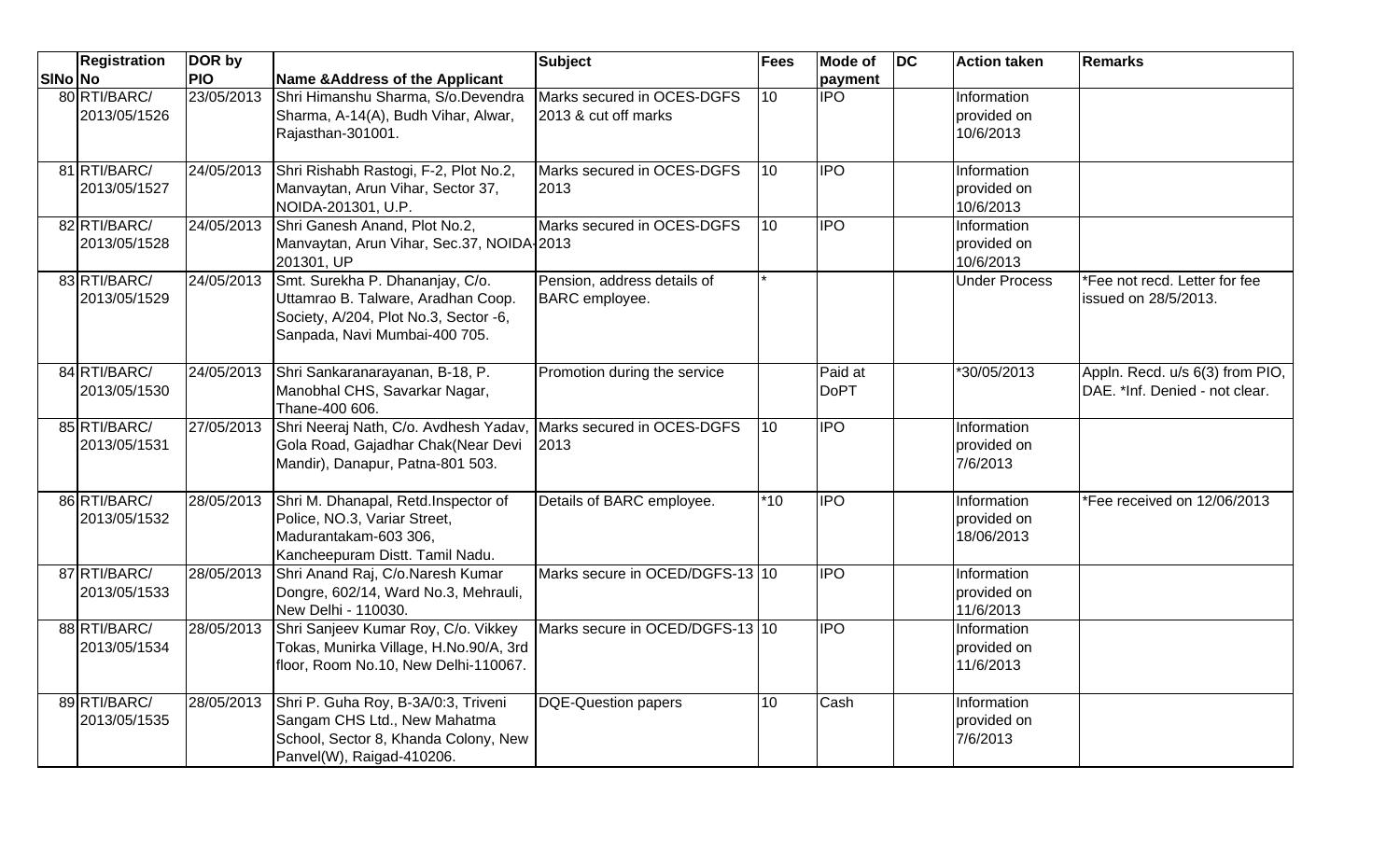|                | <b>Registration</b>          | DOR by     |                                                                                                                                          | <b>Subject</b>                                                           | <b>Fees</b>  | Mode of                  | <b>DC</b> | <b>Action taken</b>                         | Remarks                                                                      |
|----------------|------------------------------|------------|------------------------------------------------------------------------------------------------------------------------------------------|--------------------------------------------------------------------------|--------------|--------------------------|-----------|---------------------------------------------|------------------------------------------------------------------------------|
| <b>SINo No</b> |                              | <b>PIO</b> | Name & Address of the Applicant                                                                                                          |                                                                          |              | payment                  |           |                                             |                                                                              |
|                | 90 RTI/BARC/<br>2013/05/1536 | 31/05/2013 | Shri A. M. Baskaran, SA/F, Emp. No.<br>14084, PRPD, BARCF, Kalpakkam,<br>603102                                                          | Copies of correspondence<br>related to conversion from CPF<br>to Pension |              | Paid at<br>Kalpakka<br>m |           | Information<br>provided on<br>26/06/13      | Recd. u/s 6(3) from PIO,<br><b>BARCF, Kalpakkam</b>                          |
|                | 91 RTI/BARC/<br>2013/05/1537 | 31/05/2013 | Shri Surendra Kumar, S/0 Jaylal<br>Puniya, VPO- Kalvas, Tah-Taranagar,<br>Dist. Churu, Rajasthan - 331 304                               | Reg. Atomic Energy & Solar<br>Energy                                     | 10           | <b>IPO</b>               |           | *04/6/2013                                  | *Trans. To PIO, DAE u/s. 6(3)                                                |
|                | 92 RTI/BARC/<br>2013/06/1538 |            | 06/03/2013 Shri Vikas K. Telang, B 32-5, Kendriya<br>Vihar, Sector 11, Kharghar, Navi<br>Mumbai - 410 210                                | Promotion Norms for SO/G to<br>SO/H                                      | 10           | Cash                     |           | Information<br>provided on<br>11/6/2013     |                                                                              |
|                | 93 RTI/BARC/<br>2013/06/1539 |            | 06/03/2013 Smt. Hinchalu Devi wd/o Late Sep.<br>Chain Singh, No. 2431149 VPO:<br>Bharwana, The. Palampur Distt.<br>Kangra, HP-Pin-176103 | Reg. Family Pension                                                      | 10           | <b>IPO</b>               |           |                                             | *Appln.under RTI not received.<br>Direct First appeal recd &<br>disposed of. |
|                | 94 RTI/BARC/<br>2013/06/1540 |            | 06/05/2013 Shri Ashok Sah, Shop No.13, Jai<br>Bajrang Bali Naar, s.M.Road, Near<br>Domino's Pizza, Antop Hill, Mumbai -<br>400 037       | Chemicals used in Lab at BARC, 10<br>Tarapur                             |              | <b>IPO</b>               |           | *5/06/2013                                  | *Transferred to PIO, BARC,<br>Tarapur.                                       |
|                | 95 RTI/BARC/<br>2013/06/1541 |            | 06/05/2013 Shri Ashok Sah, Shop No.13, Jai<br>Bajrang Bali Naar, s.M.Road, Near<br>Domino's Pizza, Antop Hill, Mumbai -<br>400 038       | Inf. Reg. deaths in BARC<br><b>Tarapur Hospital</b>                      | 10           | <b>IPO</b>               |           | *5/06/2013                                  | *Transferred to PIO, BARC,<br>Tarapur.                                       |
|                | 96 RTI/BARC/<br>2013/06/1542 |            | 06/05/2013 Shri Shelendra Kumar Singh, SA/E,<br>EE&I, FRD/PP, BARC, Trombay,<br>Mumbai - 400 085                                         | Reg.guidelines for APAR and<br>status of his representations             | 10           | Cash                     |           | 68 Information<br>provided on<br>26/06/2013 | DC recd. & documents<br>provided.                                            |
|                | 97 RTI/BARC/<br>2013/06/1543 |            | 06/05/2013 Shri Vikas K. Telang, B 32-5, Kendriya<br>Vihar, Sector 11, Kharghar, Navi<br>Mumbai - 410 210                                | Copy of APAR                                                             | 10           | Cash                     |           | Information<br>provided on<br>18/06/2013    |                                                                              |
|                | 98 RTI/BARC/<br>2013/06/1544 |            | 06/05/2013 Shri Umesh Kumar Singh, 36, P.T.<br>Road, P.O. R. L. B. Lane, Dist. 24PGS<br>$(N) - 743194$                                   | Status of wait list for recruitment<br>of Fireman                        | $ 10\rangle$ | <b>I</b> IPO             |           | Information<br>provided on<br>28/06/2013    |                                                                              |
|                | 99 RTI/BARC/<br>2013/06/1545 |            | 06/07/2013 Shri Naresh Kumar, ASO, CC No.<br>NG/107/1649, Post: Dhruva, Security<br>Section, BARC, Trombay - 400 085                     | Comments of the reporting officer 10<br>regarign noting of APAR          |              | Cash                     |           | 4 Information<br>provided on<br>26/06/2013  | DC recd. & documents<br>provided.                                            |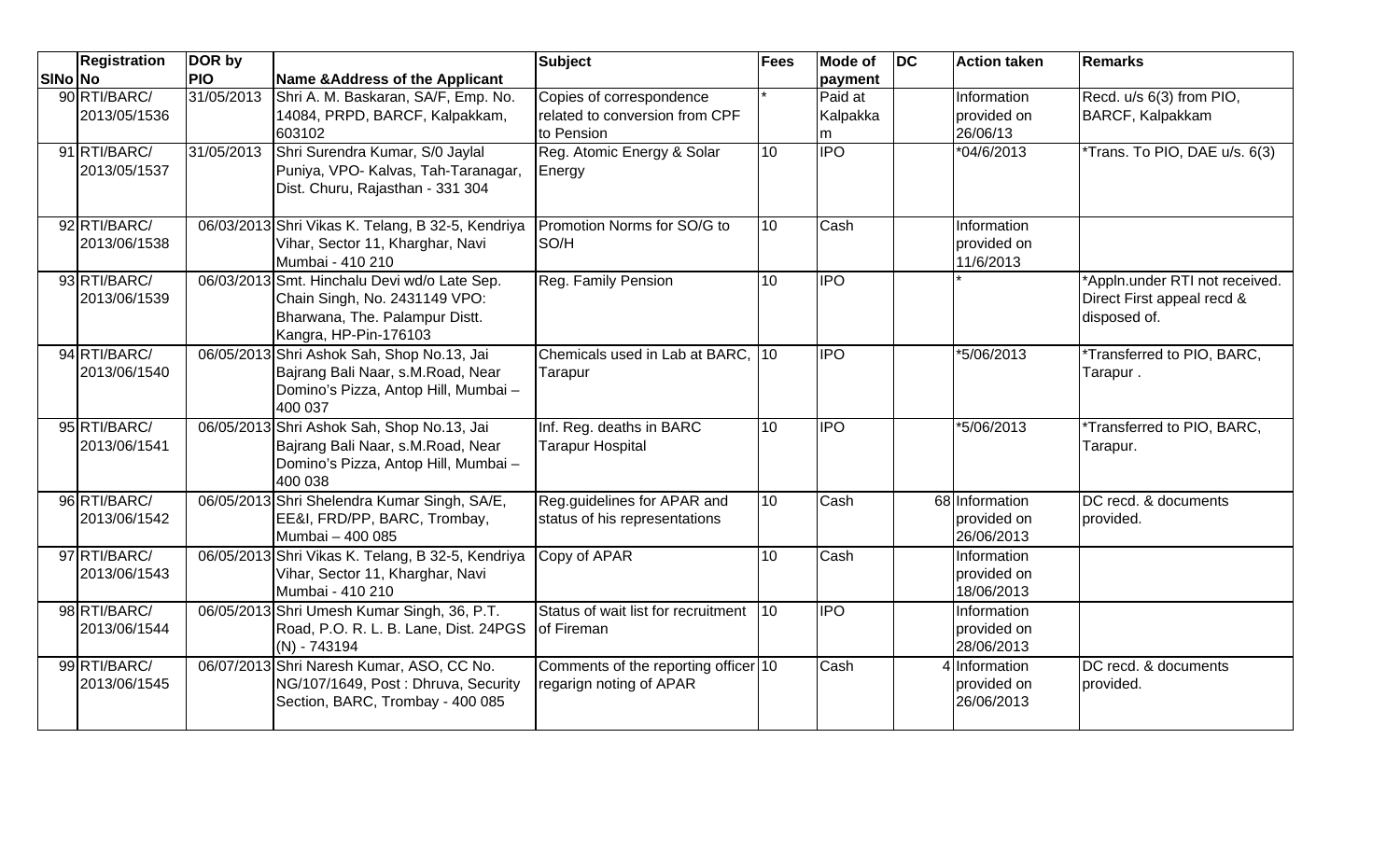|         | <b>Registration</b>           | DOR by     |                                                                                                                                        | Subject                                                         | Fees            | <b>Mode of</b>        | $\overline{D}C$ | <b>Action taken</b>                      | <b>Remarks</b>                                                                                                  |
|---------|-------------------------------|------------|----------------------------------------------------------------------------------------------------------------------------------------|-----------------------------------------------------------------|-----------------|-----------------------|-----------------|------------------------------------------|-----------------------------------------------------------------------------------------------------------------|
| SINo No |                               | <b>PIO</b> | <b>Name &amp;Address of the Applicant</b>                                                                                              |                                                                 |                 | payment               |                 |                                          |                                                                                                                 |
|         | 100 RTI/BARC/<br>2013/06/1546 |            | 06/07/2013 Shri Vijay Shivaji Shinde, Savitri<br>Bhavan, Bharwali Church, Near Ashish<br>Cinema, Chembur, R.C. Marg, Mumbai<br>400 074 | Removal of contract labour by<br>private company.               |                 | Court Fee             |                 | *12/06/13<br>**27/06/13                  | *Application returned back to<br>applicant - not related to BARC.<br>* Again recd. On 24/06/13<br>returned back |
|         | 101 RTI/BARC/<br>2013/06/1547 |            | 06/12/2013 Shri Parvez Shaikh, Indian Health<br>Services, 205, 4th & 5th Floor, Radiant<br>Plaza, M.G. Road, Camp, Pune - 411<br>001   | Inf. Reg. Hospital registration                                 | 10              | <b>IPO</b>            |                 | *18/6/2013                               | Trd. u/s6(3) to PIO, AERB.                                                                                      |
|         | 102 RTI/BARC/<br>2013/06/1548 |            | 06/12/2013 Shri R. R. Jam, Samata Aando, 15/4,<br>Gandhi Nagar, Chittorgarh, Rajasthan -<br>312001                                     | List of SC/ST employees<br>selected under General Category      | 10              | <b>IPO</b>            |                 | <b>Under Process</b>                     |                                                                                                                 |
|         | 103 RTI/BARC/<br>2013/06/1549 | 17/06/2013 | Shri Vikas K. Telang, B 32-5, Kendriya<br>Vihar, Sector 11, Kharghar, Navi<br>Mumbai - 410 210                                         | Legal opinion about court case.                                 | 10              | Cash                  |                 | *18/6/2013                               | *Trd. u/s6(3) to PIO, DAE.<br>Recd. Back on 27/06/2013 &<br>replied.                                            |
|         | 104 RTI/BARC/<br>2013/06/1550 | 17/06/2013 | Shri Vishal Sharma, 66-67, Vill.<br>Rampur Sahni, MP Kothi, PO-<br>Partapnagar, Tehsil-Nangal, Distt-<br>Ropal, Punjab-140125          | Marks scored in screening test.                                 | 10              | <b>IPO</b>            |                 | Information<br>provided on<br>28/06/2013 |                                                                                                                 |
|         | 105 RTI/BARC/<br>2013/06/1551 | 17/06/2013 | Shri Siddhanth Sharma, Om Niwas, WZ Marks scored in online test<br>III-B 60, Vishnu Garden, New Delhi-<br>110018.                      |                                                                 | 10 <sup>1</sup> | <b>IPO</b>            |                 | <b>Under Process</b>                     |                                                                                                                 |
|         | 106 RTI/BARC/<br>2013/06/1552 | 18/06/2013 | Shri Narayan Debnath, Advocate, 2nd<br>floor, Room No.33, 7 Old Post Office<br>Street, Kolkata-700001.                                 | AIC Diploma of the Inst. Of<br>Chemists(I)                      |                 | Paid at<br><b>DAE</b> |                 | <b>Under Process</b>                     | Rec. u/s 6(3) from PIO,<br>DAE.Point Nos. 1 to 5 trd to<br>PIO, Min. of HRD on 19/6/13.                         |
|         | 107 RTI/BARC/<br>2013/06/1553 | 18/06/2013 | Shri Anil Kumar, House No.1508,<br>Sector 48-B, Chandigarh, U.T.-160036.                                                               | Posts covered under Sci.& Tech.-<br>Class   & II                |                 | Paid at<br><b>DAE</b> |                 | Information<br>provided on<br>26/06/2013 | Rec. u/s 6(3) from PIO, DAE.                                                                                    |
|         | 108 RTI/BARC/<br>2013/06/1554 | 18/06/2013 | Shri Shivdas Mahto, SO/F, RRSD,<br>R.No.93, Dhruva Complex, BARC,<br>Trombay, Mumbai-400085.                                           | Copies of APAR/CR                                               | 10              | Cash                  |                 | <b>Under Process</b>                     |                                                                                                                 |
|         | 109 RTI/BARC/<br>2013/06/1555 | 18/06/2013 | Shri Rakesh K. Prasad, H-12, H.W.P.<br>Colony, P.O. Rawatbhata, Via-Kota,<br>Rajasthan-323307.                                         | DQE-2013                                                        | 10              | <b>IPO</b>            |                 | <b>Under Process</b>                     |                                                                                                                 |
|         | 110 RTI/BARC/<br>2013/06/1556 | 18/06/2013 | Smt. Laxmi Sudam Kokale, 51/A Wing,<br>401 OM Siddhwesser CHS, Kurla,<br>Nehrunagar, Mumbai400024.                                     | Succession certificate submitted<br>by wife Ex-employee of BARC | 10              | Cash                  |                 | <b>Under Process</b>                     |                                                                                                                 |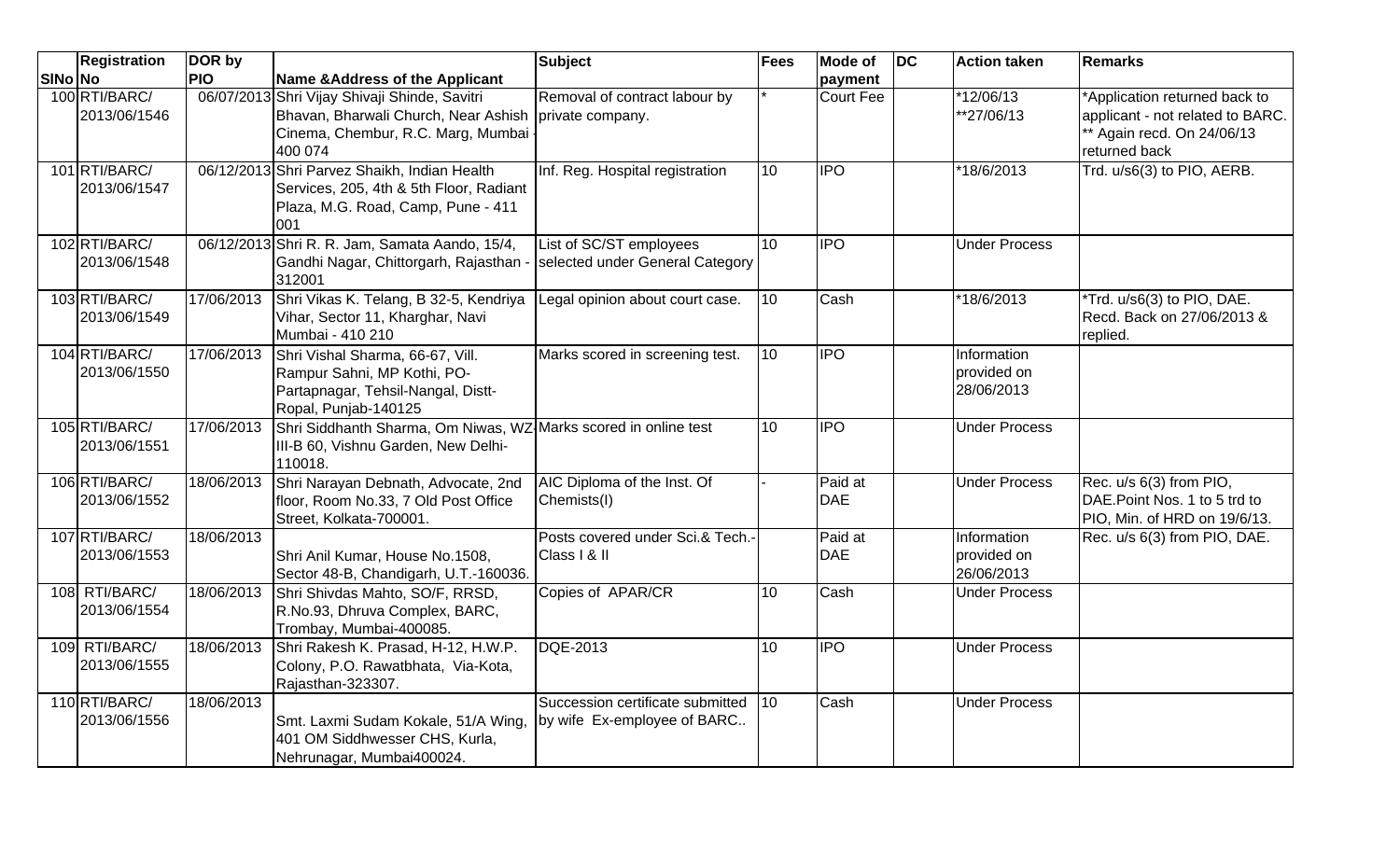|         | <b>Registration</b>           | DOR by     |                                                                                                                       | <b>Subject</b>                                                    | Fees            | <b>Mode of</b>          | $\overline{D}$ | <b>Action taken</b>                      | <b>Remarks</b>                          |
|---------|-------------------------------|------------|-----------------------------------------------------------------------------------------------------------------------|-------------------------------------------------------------------|-----------------|-------------------------|----------------|------------------------------------------|-----------------------------------------|
| SINo No |                               | <b>PIO</b> | <b>Name &amp;Address of the Applicant</b>                                                                             |                                                                   |                 | payment                 |                |                                          |                                         |
|         | 111 RTI/BARC/<br>2013/06/1557 | 18/06/2013 | Shri Manish Kumar Singh, Flat No.C/2- 2013.                                                                           | Marks scored in OCES/DGFS-                                        | 10 <sup>1</sup> | <b>I</b> IPO            |                | <b>Under Process</b>                     |                                         |
|         |                               |            | 18, Chouhan Town, Junwani Road,<br>Bhilai-490020, Chhatisgarh.                                                        |                                                                   |                 |                         |                |                                          |                                         |
|         | 112RTI/BARC/<br>2013/06/1558  | 20/06/2013 | Shri B. S. Saraswat, Health Physics<br>Unit, Rajasthan, Rawatbhata Site Unit 1<br>& 2, PO Anushakti - 323303          | Status of revision of pension                                     |                 | Paid at<br><b>NPCIL</b> |                | <b>Under Process</b>                     | Recd. From CPIO, NPCIL u/s.<br>6(3)     |
|         | 113 RTI/BARC/<br>2013/06/1559 | 20/06/2013 | Shri B. Prasad, Q. No. C-6-2/1,<br>Gouthaminagar colony, Aswapuram<br>(Post) - 507 116, Khammam-Dist-A.P.             | Copies of promotion norms<br>alongwith ID Note & replies          |                 | Paid at<br><b>DAE</b>   |                | Information<br>provided on<br>28/06/2013 | recd. From CPIO, DAE U/s. 6(3)          |
|         | 114 RTI/BARC/<br>2013/06/1560 | 20/06/2013 | Ms. Jyotika Sood, H. No. MS 01/206,<br>Kendriya Vihar, Sector-56, Gurgaon -<br>122011                                 | Reg. detials of scientists working<br>in constituent units of DAE |                 | Paid at<br><b>DAE</b>   |                | <b>Under Process</b>                     | recd. From CPIO, DAE U/s. 6(3)          |
|         | 115 RTI/BARC/<br>2013/06/1561 | 20/06/2013 | Shri Vikas K. Telang, B 32-5, Kendriya<br>Vihar, Sector 11, Kharghar, Navi<br>Mumbai - 410 210                        | Details of officials sent for<br>promotion                        | 10 <sup>1</sup> | Cash                    |                | <b>Under Process</b>                     |                                         |
|         | 116RTI/BARC/<br>2013/06/1562  | 20/06/2013 | Shri Vikas K. Telang, B 32-5, Kendriya<br>Vihar, Sector 11, Kharghar, Navi<br>Mumbai - 410 210                        | Inf. Reg. NOC to work in ITER<br>organisation, France             | 10              | Cash                    |                | <b>Under Process</b>                     |                                         |
|         | 117 RTI/BARC/<br>2013/06/1563 | 24/06/2013 | Shri Raj Kumar S/o Hari Ram, Vill.<br>Bilouthi, PO-Chhata, Tehsil - chhata,<br>Dist- Mathura, Uttar Pradesh - 281 401 | Marks secured in wirtten test &<br>interview - CAT II             | 10              | <b>IPO</b>              |                | <b>Under Process</b>                     |                                         |
|         | 118RTI/BARC/<br>2013/06/1564  | 26/06/2013 | Shri Shashi Kant, 12-B, Annapurna,<br>Anushaktinagar, Mumbai - 400 094                                                | Inf. Reg. project, sub-project and 10<br>their activities         |                 | Cash                    |                | <b>Under Process</b>                     |                                         |
|         | 119 RTI/BARC/<br>2013/06/1565 | 27/06/2013 | Shri Ravindra Shankar Ghodke, N 7<br>F/45/8, Ayodhyanagar, Cidco,<br>Aurangabad - 431006                              | Rules reg. medical facility under<br><b>CHSS</b>                  | 10 <sup>1</sup> | <b>IPO</b>              |                | <b>Under Process</b>                     |                                         |
|         | 120 RTI/BARC/<br>2013/06/1566 | 28/06/2013 | Smt. Manda Chandrakant Gaikwad,<br>Shri Niketan CHS, G 2/2 Tapovan -<br>Sukapur, New Panvel, Raigad - 410<br>206      | Inf. Reg. BARC official                                           |                 |                         |                | <b>Under Process</b>                     | Fee not recd. Letter for fee<br>issued. |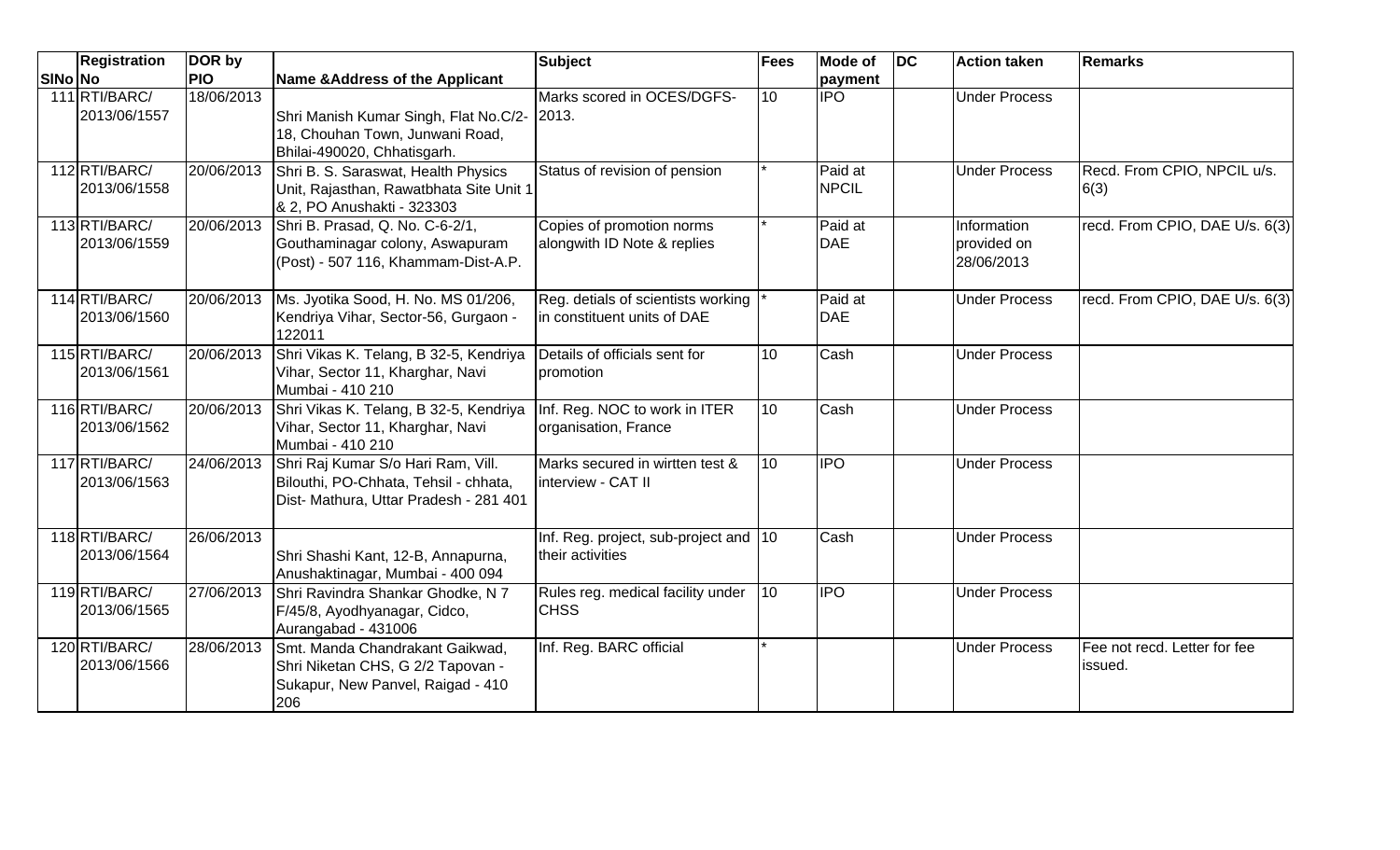# **FIRST APPEAL**

#### **Quarterly Report on Implementation of RTI for the period from 01/04/2013 to 30/06/2013**

|         | <b>Registration</b>           | DOR by     | Name & Address of the Applicant                                                                                                                                                                      | <b>Subject</b>                                                  | <b>Action taken</b>                      | Disposal of                                                  | <b>Remarks</b> |
|---------|-------------------------------|------------|------------------------------------------------------------------------------------------------------------------------------------------------------------------------------------------------------|-----------------------------------------------------------------|------------------------------------------|--------------------------------------------------------------|----------------|
| SINo No |                               | <b>PIO</b> |                                                                                                                                                                                                      |                                                                 |                                          | <b>Appeal</b>                                                |                |
|         | 1RTI/BARC/<br>2013/01/1387    | 17/01/13   | Shri Dayalchandra Das, 04, Gangotri,<br>BARC Colony, Anushaktinagar,<br>Trombay, Mumbai - 400094                                                                                                     | Action taken on complaint letters                               | Information<br>provided on<br>12/2/2013  | Appeal recd. On<br>13/03/13.<br>Disposed of on<br>01/4/2013. |                |
|         | $2$ RTI/BARC/<br>2013/01/1393 | 22/01/2013 | Smt. Geeta Maruti Rane, Bldg 26A/10,<br>Govind Nagar, Near Shri Hanuman<br>Temple, Sodawala Lane, Borivli (W),<br>Mumbai - 400 092                                                                   | Status of complaint letters<br>against BARC employee            | Information<br>provided on<br>21/02/13   | Appeal recd. On<br>01/04/13.<br>Disposed of on<br>15/4/2013. |                |
|         | 3RTI/BARC/<br>2013/01/1399    | 29/01/2013 | Ms. Jyoti Arun Kedare, Flat No. 14-15,<br>Arya Jay CHS, Jadhav Colony,<br>Belavali, Badlapur(W).                                                                                                     | Inf.regarding work awarded to a<br>firm.                        | Information<br>provided on<br>21/02/13   | Appeal recd. On<br>01/04/13.<br>Disposed of on<br>22/4/2013. |                |
|         | 4RTI/BARC/<br>2013/01/1380    | 01/11/2013 | Shri M.G. Pednekar, F/man 'C', Fire<br><b>Service Section, BARC</b>                                                                                                                                  | Record/registers pertaining to<br>complaints by BARC employees. | Information<br>provided on<br>8/2/2013   | Appeal recd. On<br>04/04/13.<br>Disposed of on<br>25/4/2013. |                |
|         | 5 RTI/BARC/<br>2013/01/1400   | 30/01/2013 | Shri Maharaj Singh, Station Officer/A,<br>Fire Services, H.W.P., Manuguru, PO-<br>Gautami Nagar(Aswapuram) Distt-<br>Khammam(AP)-507116.                                                             | Status of representation.                                       | Information<br>provided on<br>27/02/13   | Appeal recd. On<br>04/04/13.<br>Disposed of on<br>15/4/2013. |                |
|         | 6RTI/BARC/<br>2013/02/1418    | 22/02/2013 | Dr. Vishvas Manohar Kulkarni, Plant<br>Cell Culture Technology Section,<br>NA&BTD, BARC, Trombay, Mumbai<br>400 085                                                                                  | Copies of CR/APAR of BARC<br>employees                          | Information<br>provided on<br>1/3/2013   | Appeal recd. On<br>05/04/13.<br>Disposed of on<br>18/4/2013. |                |
|         | 7 RTI/BARC/<br>2013/02/1423   | 25/02/13   | Shri Radha Mohan Choudhary, Type-D, Certified copies of the minutes of Information denied Appeal recd. On<br>Bldg. No. 41/16, BARC Colony<br>Tarapur, PO-TAPP, Dist. Thane,<br>Maharashtra - 401 504 | the TC meeting                                                  | on 19/03/13                              | 09/04/13.<br>Disposed of on<br>09/05/2013.                   |                |
|         | 8RTI/BARC/<br>2013/02/1421    | 25/02/13   | Shri Radha Mohan Choudhary, Type-D, Copies of views by service<br>Bldg. No. 41/16, BARC Colony<br>Tarapur, PO-TAPP, Dist. Thane,<br>Maharashtra - 401 504                                            | associations in regard to<br>promotion norms                    | Information<br>provided on<br>13/03/2013 | Appeal recd. On<br>09/04/13<br>Disposed of on<br>06/05/2013. |                |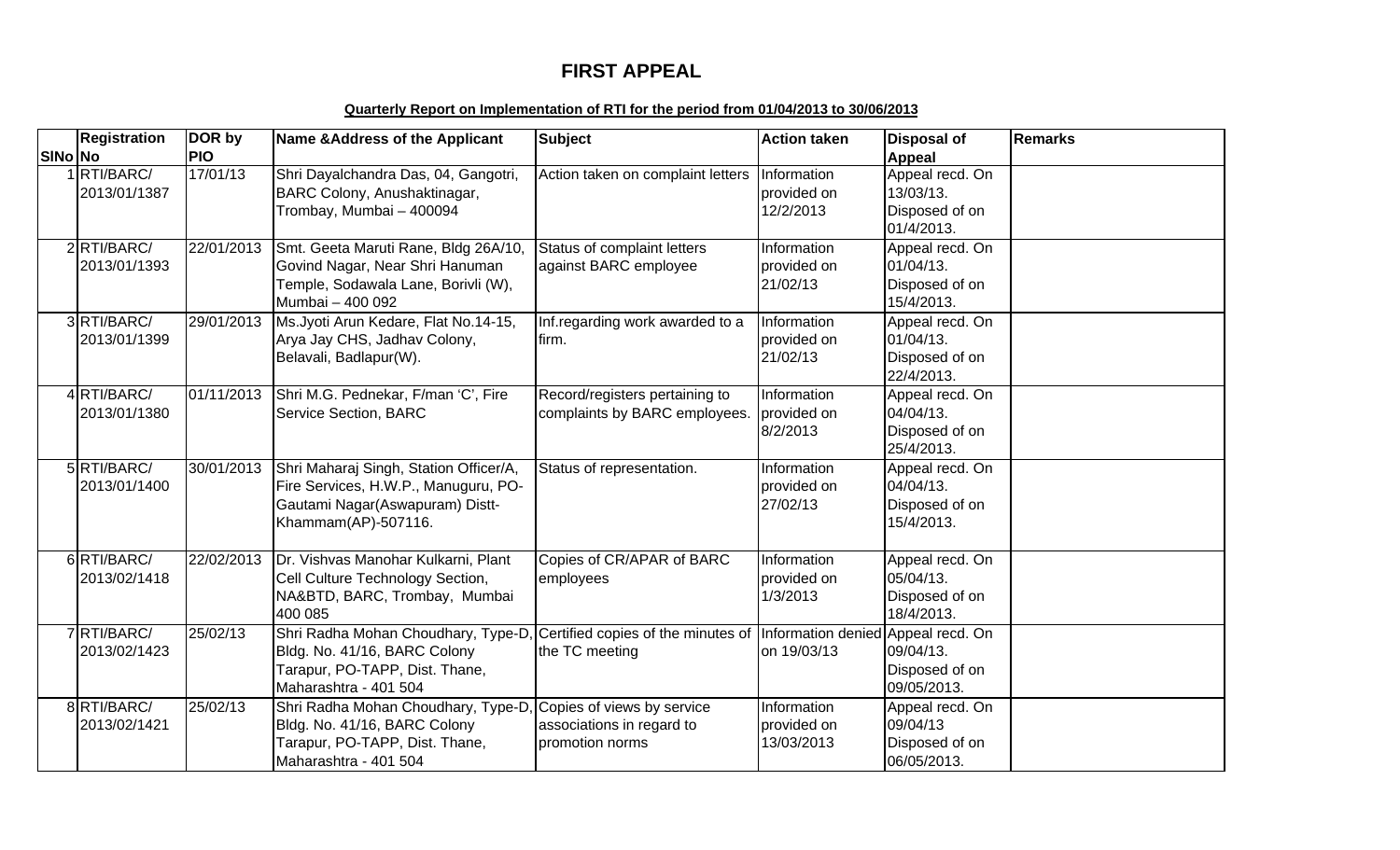| SINo No | <b>Registration</b>          | DOR by<br><b>PIO</b> | Name & Address of the Applicant                                                                                                            | <b>Subject</b>                                     | <b>Action taken</b>                                 | <b>Disposal of</b><br><b>Appeal</b>                           | <b>Remarks</b> |
|---------|------------------------------|----------------------|--------------------------------------------------------------------------------------------------------------------------------------------|----------------------------------------------------|-----------------------------------------------------|---------------------------------------------------------------|----------------|
|         | 9RTI/BARC/<br>2013/01/1366   | 01/01/2013           | Shri Virendra Singh Baidwal, 102,<br>Kavita CHS, Plot No. 71, Sector 19,<br>Nerul (E), Navi Mumbai - 400 706                               | Inf. reg. procurement of water<br>treatment system | *03/01/13 *Trans.<br>$u/s.6(3)$ to PIO,<br>DPS.     | Appeal recd. On<br>10/04/13.<br>Disposed of on<br>18/4/2013.  |                |
|         | 10 RTI/BARC/<br>2013/02/1425 | 26/02/13             | Shri Naresh Kumar, ASO(A), Security<br>Section, Dhruva, Trombay, Mumbai -<br>400 085                                                       | Working hours/C/off for security<br>staff          | Information<br>provided on<br>26/03/13              | Appeal recd. On<br>18/04/13.<br>Disposed of on<br>27/05/2013. |                |
|         | 11 RTI/BARC/<br>2013/03/1432 | 03/08/2013           | Shri M.C. Goel, Secretary, BARCOA,<br>Bhagirathi Building Anushakti Nagar,<br>Mumbai-400094.                                               | Gradings for assessment of<br><b>APAR</b>          | Information denied Appeal recd. On<br>on 19/03/13   | 25/04/13<br>Disposed of on<br>14/05/2013.                     |                |
|         | 12 RTI/BARC/<br>2013/03/1433 | 03/11/2013           | Shri K.M. Somkuwar, 301, Suman<br>Arcade, Plot No.D-23, Sector-20, Nerul<br>(W), Navi Mumbai-400 706.                                      | Copies of pay fixation of BARC<br>employees.       | Information denied Appeal recd. On<br>on 25/03/13   | 01/05/13<br>Disposed of on<br>30/05/2013.                     |                |
|         | 13 RTI/BARC/<br>2013/03/1436 | 03/12/2013           | Shri A. Moorthy, 15 B Fourth Street<br>Extension, SBI Colony, Melagaram,<br>Tenkasi - 627 818.                                             | Qualification for track change.                    | Information<br>provided on<br>4/4/2013              | Appeal recd. On<br>06/05/13<br>Disposed of on<br>15/05/2013.  |                |
|         | 14 RTI/BARC/<br>2013/04/1463 | 04/05/2013           | Nishi Upadhyay, B-4-8, Kendriya Vihar, Promotion procedure followed by<br>Sector-11, Kharghar, Navi Mumbai, 410 Interview Committee<br>210 |                                                    | Information<br>provided on<br>10/4/2013             | Appeal recd. On<br>14/05/13<br>Disposed of on<br>30/05/2013.  |                |
|         | 15 RTI/BARC/<br>2013/04/1465 | 04/05/2013           | Shri C. Balamurugan, IC No. 7583,<br>INST/KARP, BARC(F), Kalpakkam,<br>Dist. Kanchipuram, Tamilnadu - 603102                               | Inf. About BARC employee                           | Information<br>provided on<br>1/5/2013              | Appeal recd. On<br>27/05/13.<br>Disposed of on<br>13/06/2013. |                |
|         | 16 RTI/BARC/<br>2013/04/1464 | 04/05/2013           | Shri C. Balamurugan, IC No. 7583,<br>INST/KARP, BARC(F), Kalpakkam,<br>Dist. Kanchipuram, Tamilnadu - 603102                               | Copy of order for DQE etc.                         | Information<br>provided on<br>3/5/2013              | Appeal recd. On<br>01/06/13.<br>Disposed of on<br>13/06/2013. |                |
|         | 17 RTI/BARC/<br>2013/05/1508 | 14/05/2013           | Shri N. Veerabahu, EISD, South Site,<br>BARC, Trombay, Mumbai-400085.                                                                      | Details of officers given notice of<br>VR.         | * Information<br>denied $u/s$ 8(1)(j)<br>on 23/5/13 | Appeal recd. On<br>01/06/13.<br>Disposed of on<br>13/06/2013. |                |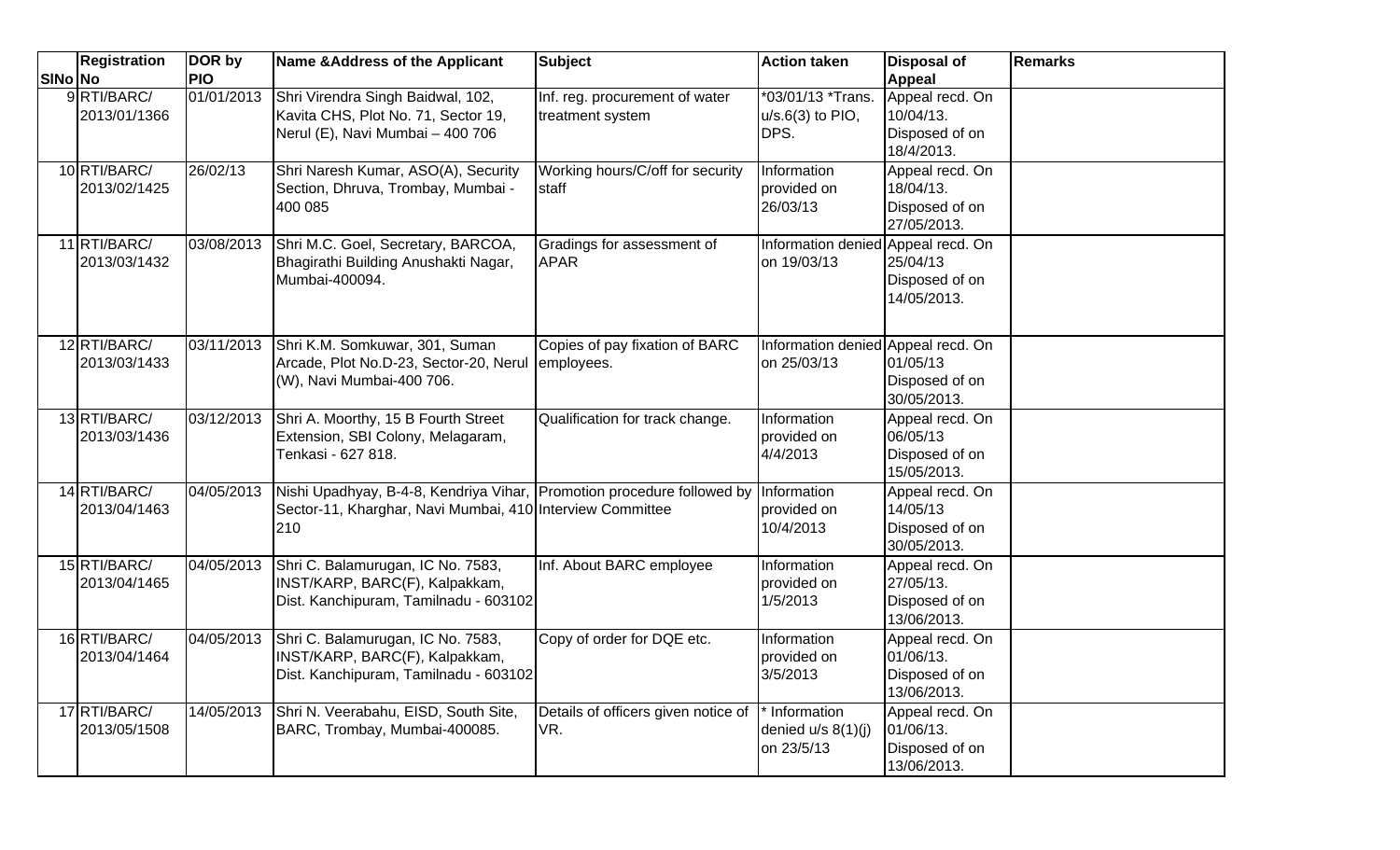|                | <b>Registration</b>          | DOR by     | Name & Address of the Applicant                                                                                                                              | <b>Subject</b>                                        | <b>Action taken</b>                                       | <b>Disposal of</b>                                               | <b>Remarks</b>                                                               |
|----------------|------------------------------|------------|--------------------------------------------------------------------------------------------------------------------------------------------------------------|-------------------------------------------------------|-----------------------------------------------------------|------------------------------------------------------------------|------------------------------------------------------------------------------|
| <b>SINo No</b> |                              | <b>PIO</b> |                                                                                                                                                              |                                                       |                                                           | <b>Appeal</b>                                                    |                                                                              |
|                | 18 RTI/BARC/<br>2013/06/1539 |            | 06/03/2013 Smt. Hinchalu Devi wd/o Late Sep.<br>Chain Singh, No. 2431149 VPO:<br>Bharwana, The. Palampur Distt.<br>Kangra, HP-Pin-176103                     | Reg. Family Pension                                   |                                                           | Appeal recd. On<br>03/06/13.<br>Disposed of on<br>17/06/2013.    | *Appln.under RTI not received.<br>Direct First appeal recd &<br>disposed of. |
|                | 19 RTI/BARC/<br>2013/05/1497 |            | 05/02/2013 Shri Shelendra Kumar Singh, SA/E,<br>EE&I, FRD/PP, BARC, Trombay,<br>Mumbai - 400 085                                                             | Agenda/minutes of Group Board<br>meeting              | * Information<br>denied $u/s$ 8(1)(j)<br>on 29/05/2013    | Appeal recd. On<br>07/06/13.<br>Disposed of on<br>21/06/2013.    |                                                                              |
|                | 20 RTI/BARC/<br>2013/05/1498 |            | 05/02/2013 Shri Shelendra Kumar Singh, SA/E,<br>EE&I, FRD/PP, BARC, Trombay,<br>Mumbai - 400 085                                                             | Details of permissions for AQ<br>recd. from 2008-2012 | * Information<br>denied u/s 7(9) on 07/06/13.<br>08/05/13 | Appeal recd. On<br>Disposed of on<br>21/06/2013.                 |                                                                              |
|                | 21 RTI/BARC/<br>2013/04/1471 | 04/09/2013 | Shri Shashi Kant, 12-B, Annapurna,<br>Anushaktinagar, Mumbai - 400 094                                                                                       | Details of EETF project                               | 05/08/2013                                                | Appeal recd. on<br>7/06/13 is under<br>process.                  |                                                                              |
|                | 22 RTI/BARC/<br>2013/05/1510 | 16/05/2013 | Shri V B Chandran, Stenographer Gr-1, Documents related to GPF/CPF<br>DHRUVA, BARC, Trombay, Mumbai-<br>400085                                               |                                                       | 06/06/2013                                                | Appeal recd. on<br>11/06/13 is under<br>process.                 |                                                                              |
|                | 23 RTI/BARC/<br>2013/04/1473 | 15/04/2013 | Shri K. Y. Divedi, Y Diwadi C/o B.L.<br>Sharma, 33-Vishwanath Colony,<br>Behind P&T Colony, Pratapnagar,<br>Chittorgarh, Dist. Chittorgarh (Raj) -<br>312001 | Inf. Reg. DQE                                         | 14/05/13                                                  | Appeal recd. on<br>17/06/13 is under<br>process.                 |                                                                              |
|                | 24 RTI/BARC/<br>2013/04/1478 | 18/04/2013 | Shri Radha Mohan Choudhary, Type-D.<br>Bldg. No. 41/16, BARC Colony<br>Tarapur, PO-TAPP, Dist. Thane,<br>Maharashtra - 401 504                               | <b>Recommendations of Norms</b><br>Committee.         | 17/05/2013                                                | Appeal recd.<br>Through mail on<br>17/06/13 is under<br>process. |                                                                              |
|                | 25 RTI/BARC/<br>2013/05/1523 | 21/05/2013 | Shri M.C. Goel, 33-Venkatgiri,<br>Anushakti Nagar, Mumbai-400094.                                                                                            | Assessment sheet of APAR                              | 06/05/2013                                                | Appeal recd. on<br>18/06/13 is under<br>process.                 |                                                                              |
|                | 26 RTI/BARC/<br>2013/06/1543 |            | 06/05/2013 Shri Vikas K. Telang, B 32-5, Kendriya<br>Vihar, Sector 11, Kharghar, Navi<br>Mumbai - 410 210                                                    | Copy of APAR                                          | 18/06/2013                                                | Appeal recd. on<br>26/06/13 is under<br>process.                 |                                                                              |
|                | 27 RTI/BARC/<br>2013/04/1487 | 22/04/2013 | Shri B. S. Rawat, C 26/4, RRCAT<br>Colony, Indore-452 013                                                                                                    | Inf. Reg promotion norms                              | 05/03/2013                                                | Appeal recd. on<br>12/06/13 is under<br>process.                 |                                                                              |